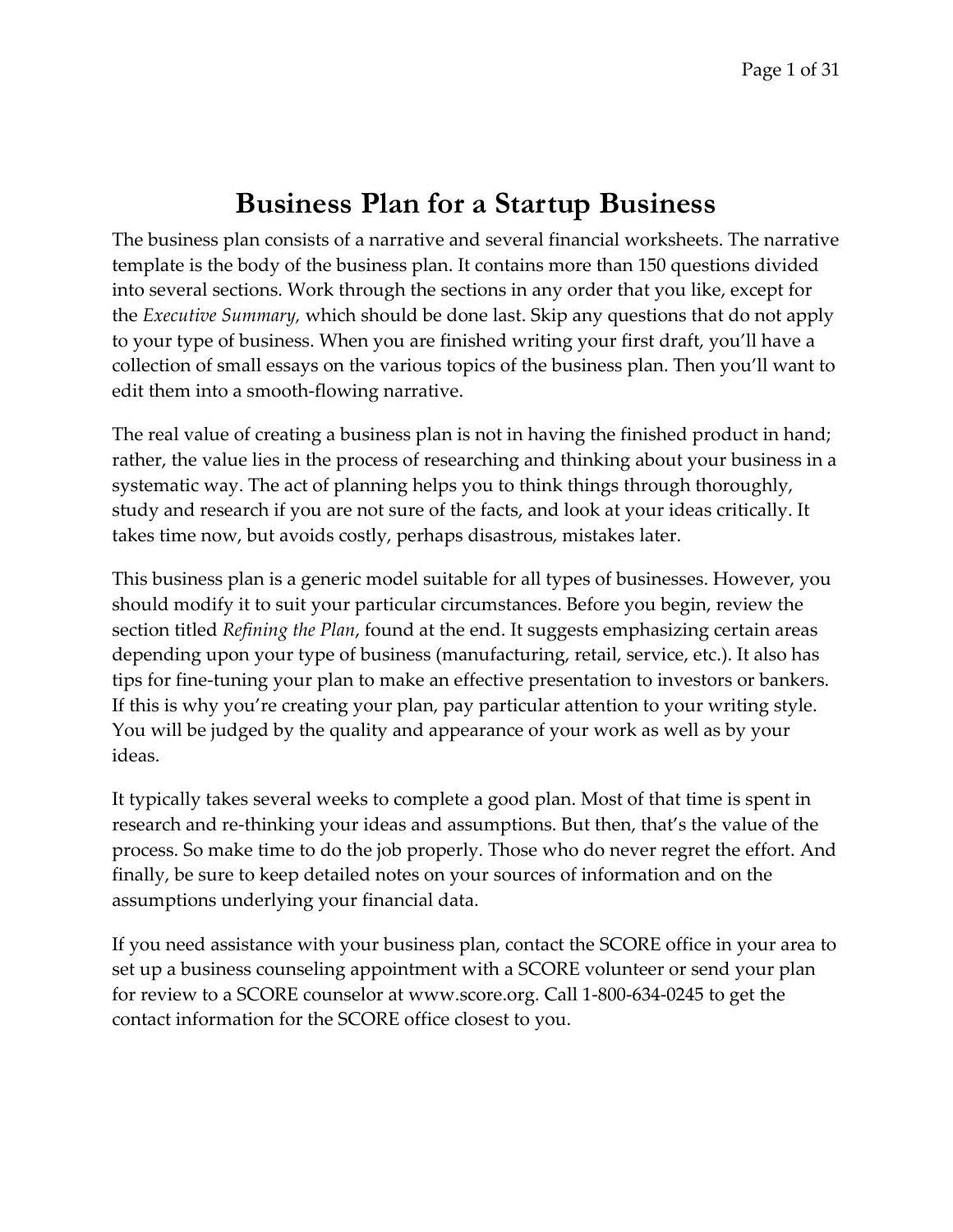# **Business Plan**

### **OWNERS**

Your Business Name Address Line 1 Address Line 2 City, ST ZIP Code Telephone Fax E‐Mail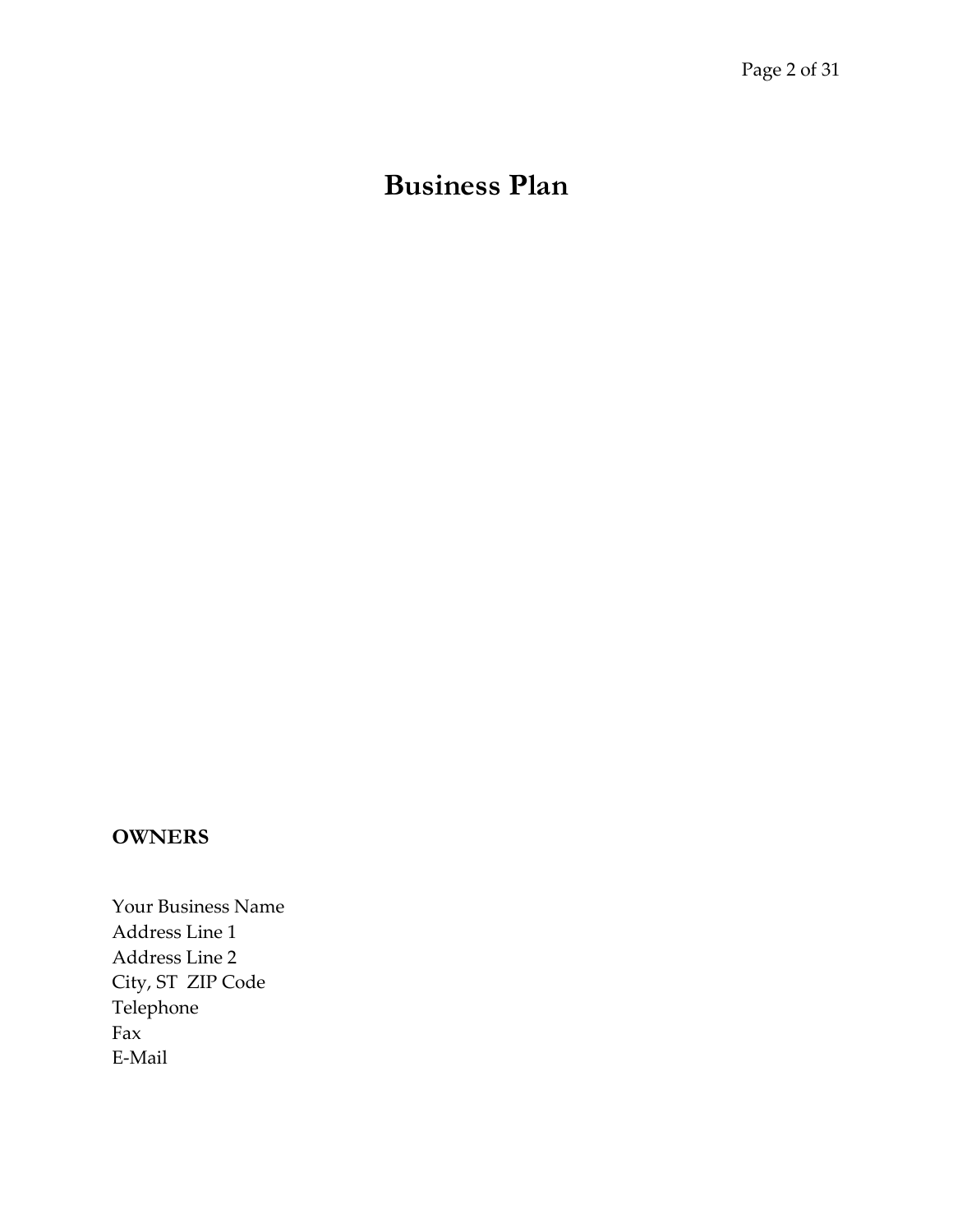#### I. **Table of Contents**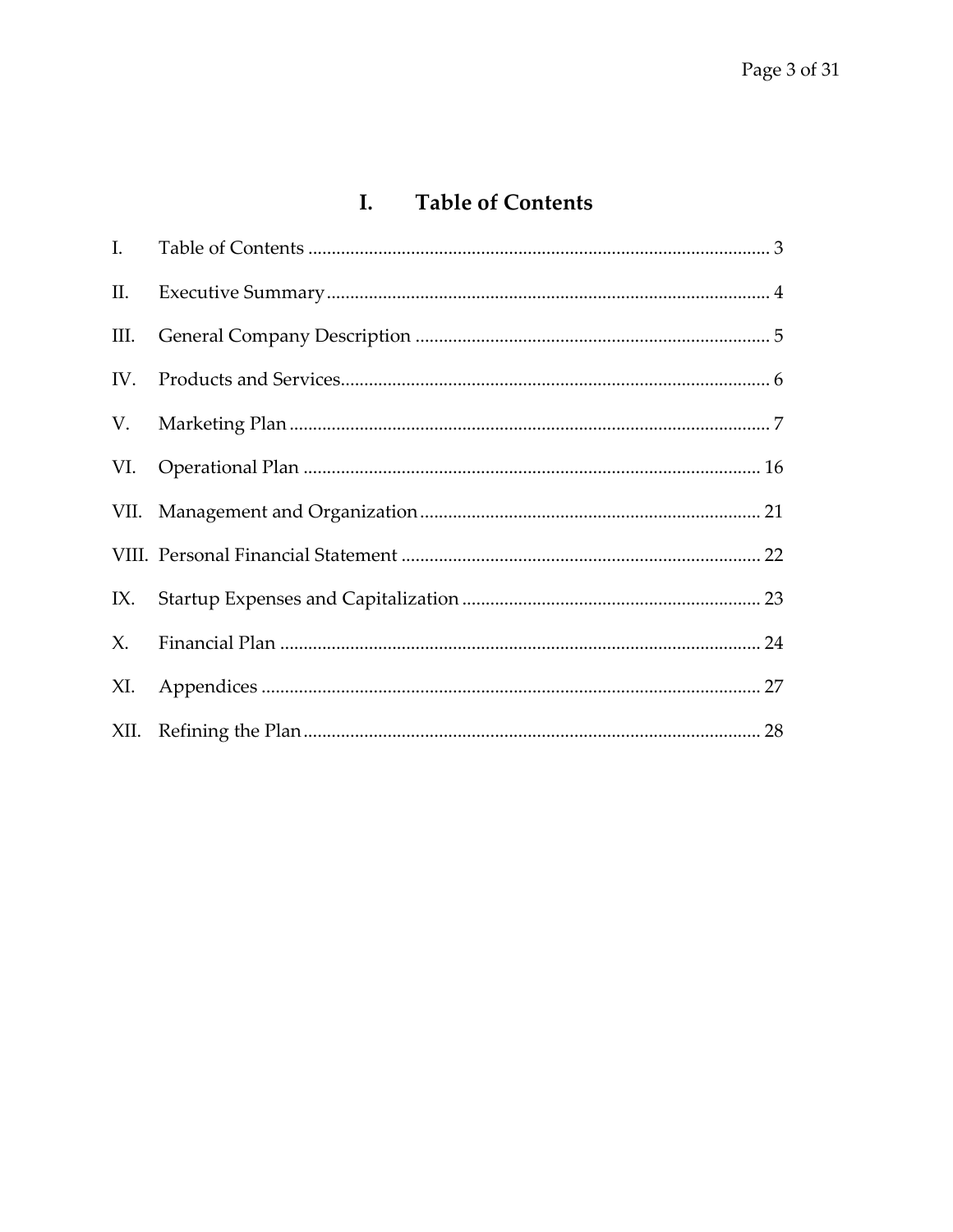### **II. Executive Summary**

Write this section last.

We suggest that you make it two pages or fewer.

Include everything that you would cover in a five‐minute interview.

Explain the fundamentals of the proposed business: What will your product be? Who will your customers be? Who are the owners? What do you think the future holds for your business and your industry?

Make it enthusiastic, professional, complete, and concise.

If applying for a loan, state clearly how much you want, precisely how you are going to use it, and how the money will make your business more profitable, thereby ensuring repayment.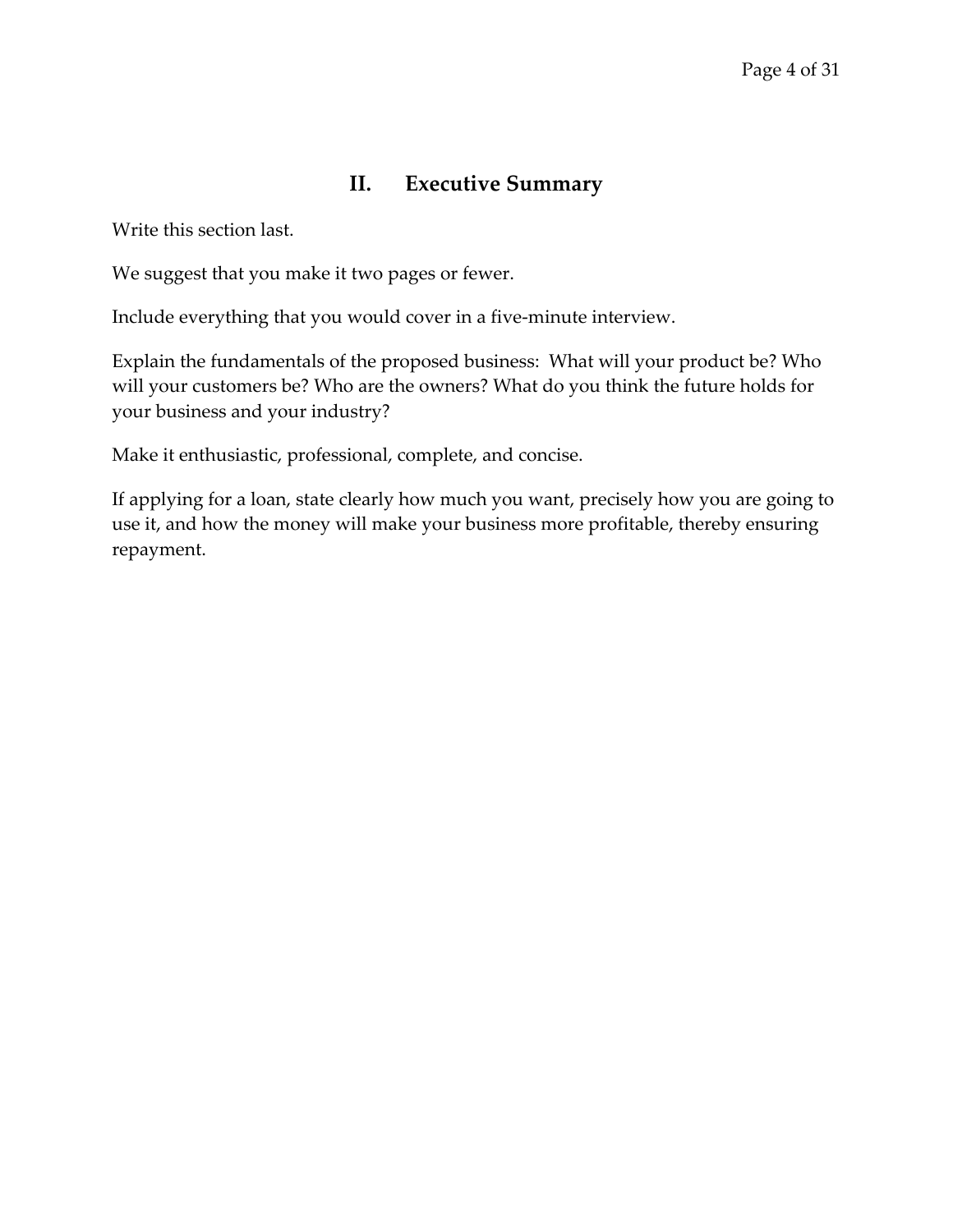## **III. General Company Description**

What business will you be in? What will you do?

Mission Statement: Many companies have a brief mission statement, usually in 30 words or fewer, explaining their reason for being and their guiding principles. If you want to draft a mission statement, this is a good place to put it in the plan, followed by:

Company Goals and Objectives: Goals are destinations—where you want your business to be. Objectives are progress markers along the way to goal achievement. For example, a goal might be to have a healthy, successful company that is a leader in customer service and that has a loyal customer following. Objectives might be annual sales targets and some specific measures of customer satisfaction.

Business Philosophy: What is important to you in business?

To whom will you market your products? (State it briefly here—you will do a more thorough explanation in the *Marketing Plan* section).

Describe your industry. Is it a growth industry? What changes do you foresee in the industry, short term and long term? How will your company be poised to take advantage of them?

Describe your most important company strengths and core competencies. What factors will make the company succeed? What do you think your major competitive strengths will be? What background experience, skills, and strengths do you personally bring to this new venture?

Legal form of ownership: Sole proprietor, Partnership, Corporation, Limited liability corporation (LLC)? Why have you selected this form?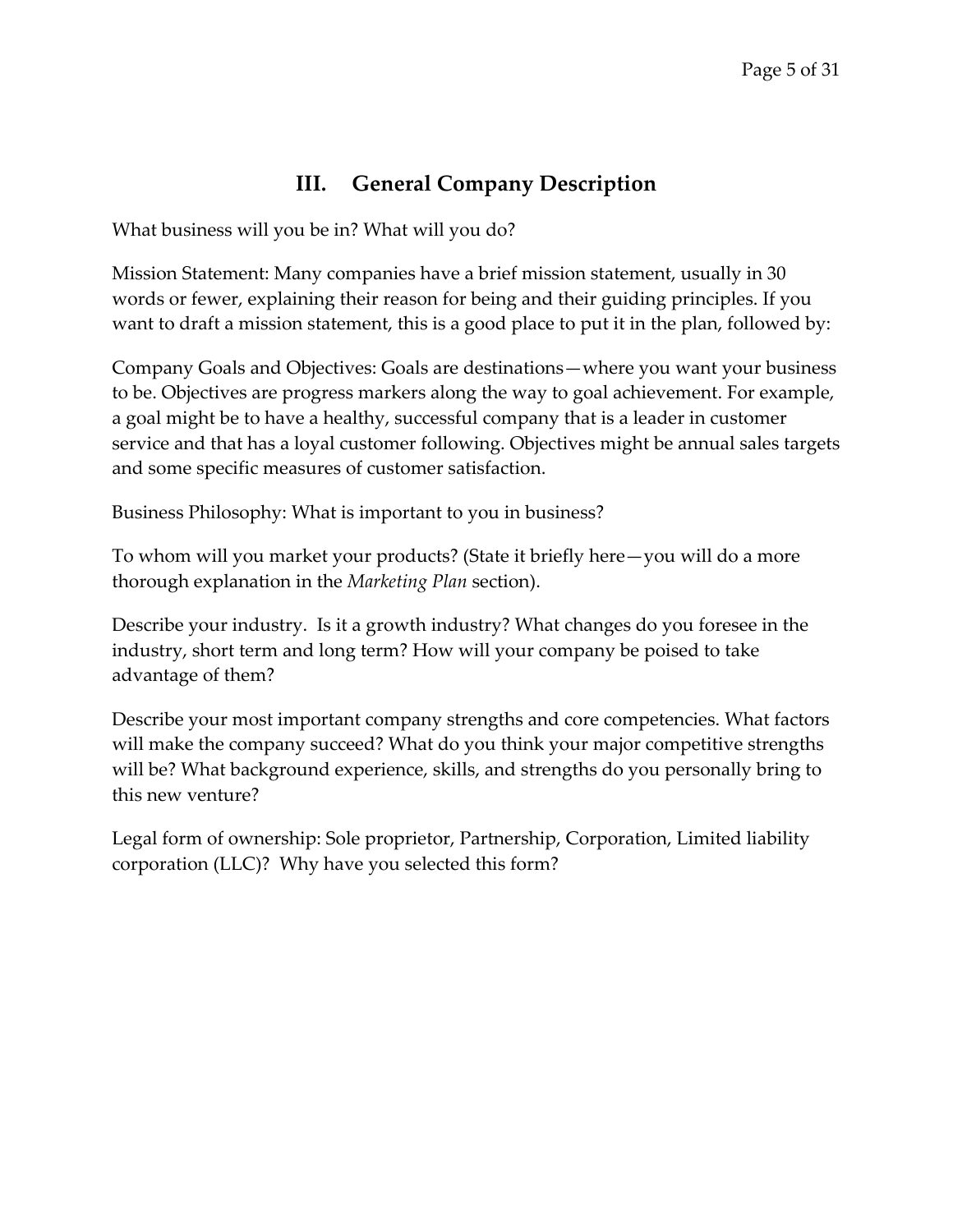## **IV. Products and Services**

Describe in depth your products or services (technical specifications, drawings, photos, sales brochures, and other bulky items belong in *Appendices*).

What factors will give you competitive advantages or disadvantages? Examples include level of quality or unique or proprietary features.

What are the pricing, fee, or leasing structures of your products or services?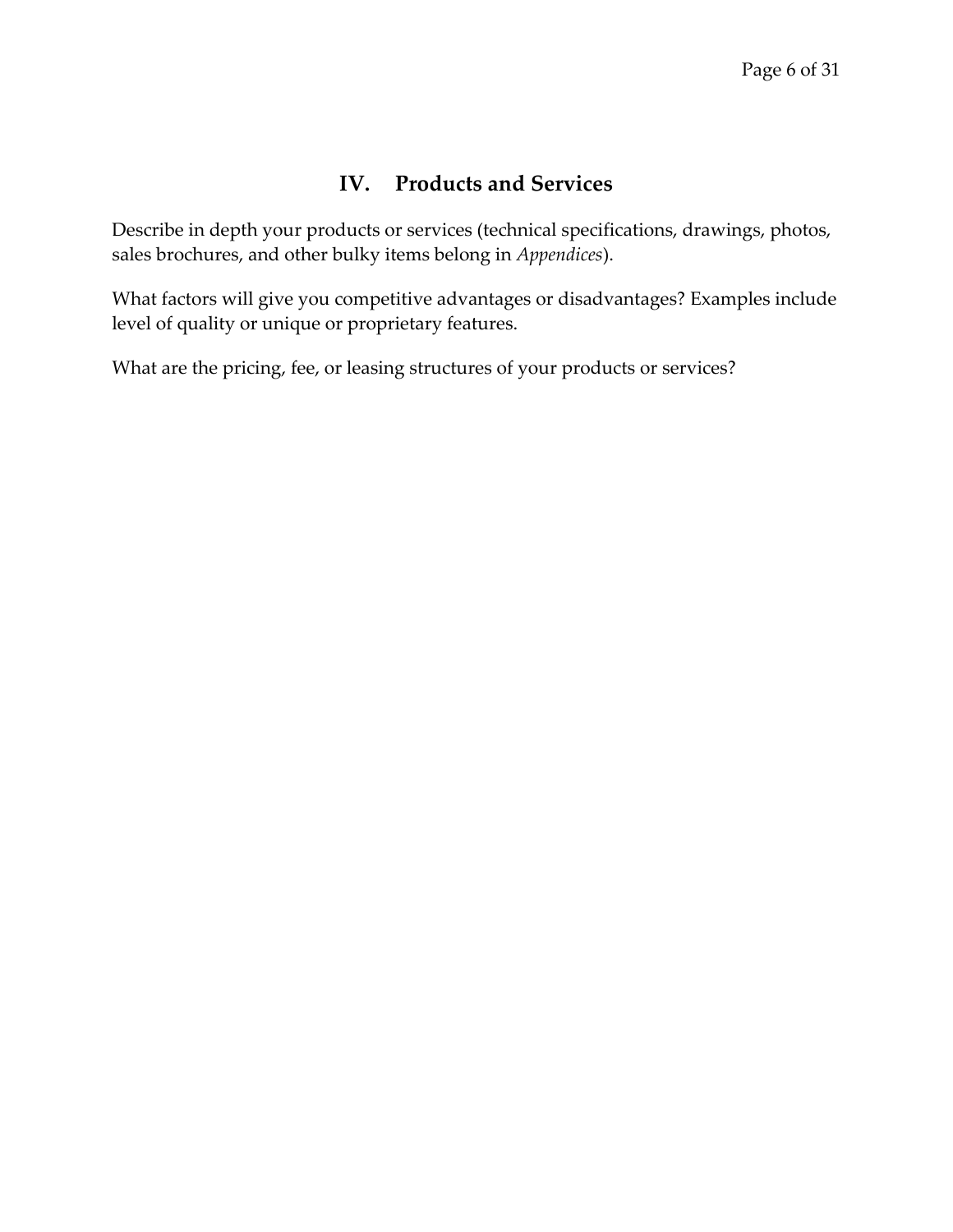## **V. Marketing Plan**

## **Market research - Why?**

No matter how good your product and your service, the venture cannot succeed without effective marketing. And this begins with careful, systematic research. It is very dangerous to assume that you already know about your intended market. You need to do market research to make sure you're on track. Use the business planning process as your opportunity to uncover data and to question your marketing efforts. Your time will be well spent.

## **Market research - How?**

There are two kinds of market research: primary and secondary.

Secondary research means using published information such as industry profiles, trade journals, newspapers, magazines, census data, and demographic profiles. This type of information is available in public libraries, industry associations, chambers of commerce, from vendors who sell to your industry, and from government agencies.

Start with your local library. Most librarians are pleased to guide you through their business data collection. You will be amazed at what is there. There are more online sources than you could possibly use. Your chamber of commerce has good information on the local area. Trade associations and trade publications often have excellent industry‐specific data.

Primary research means gathering your own data. For example, you could do your own traffic count at a proposed location, use the yellow pages to identify competitors, and do surveys or focus‐group interviews to learn about consumer preferences. Professional market research can be very costly, but there are many books that show small business owners how to do effective research themselves.

In your marketing plan, be as specific as possible; give statistics, numbers, and sources. The marketing plan will be the basis, later on, of the all-important sales projection.

## **Economics**

Facts about your industry:

• What is the total size of your market?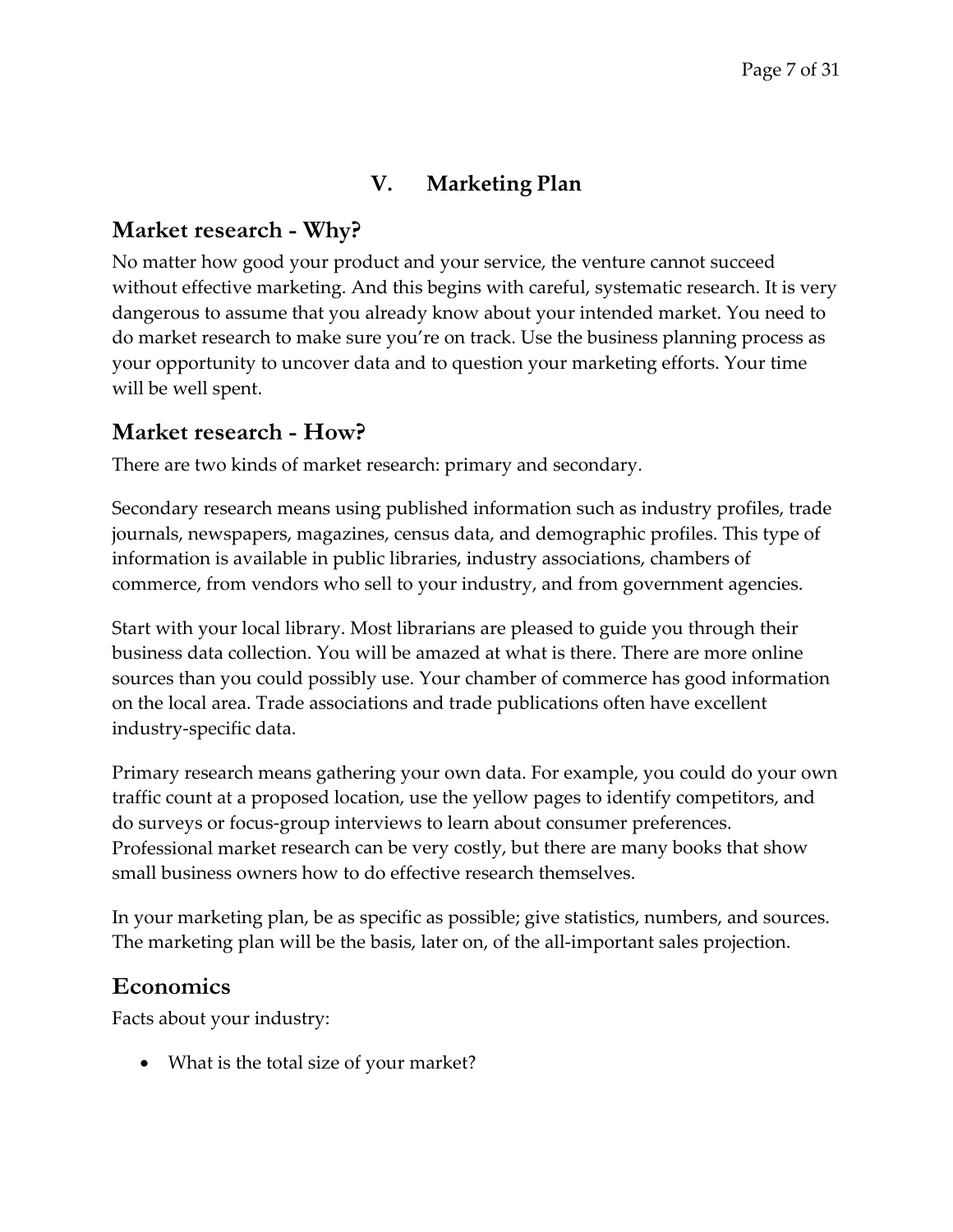- What percent share of the market will you have? (This is important only if you think you will be a major factor in the market.)
- Current demand in target market.
- Trends in target market—growth trends, trends in consumer preferences, and trends in product development.
- Growth potential and opportunity for a business of your size.
- What barriers to entry do you face in entering this market with your new company? Some typical barriers are:
	- o High capital costs
	- o High production costs
	- o High marketing costs
	- o Consumer acceptance and brand recognition
	- o Training and skills
	- o Unique technology and patents
	- o Unions
	- o Shipping costs
	- o Tariff barriers and quotas
- And of course, how will you overcome the barriers?
- How could the following affect your company?
	- o Change in technology
	- o Change in government regulations
	- o Change in the economy
	- o Change in your industry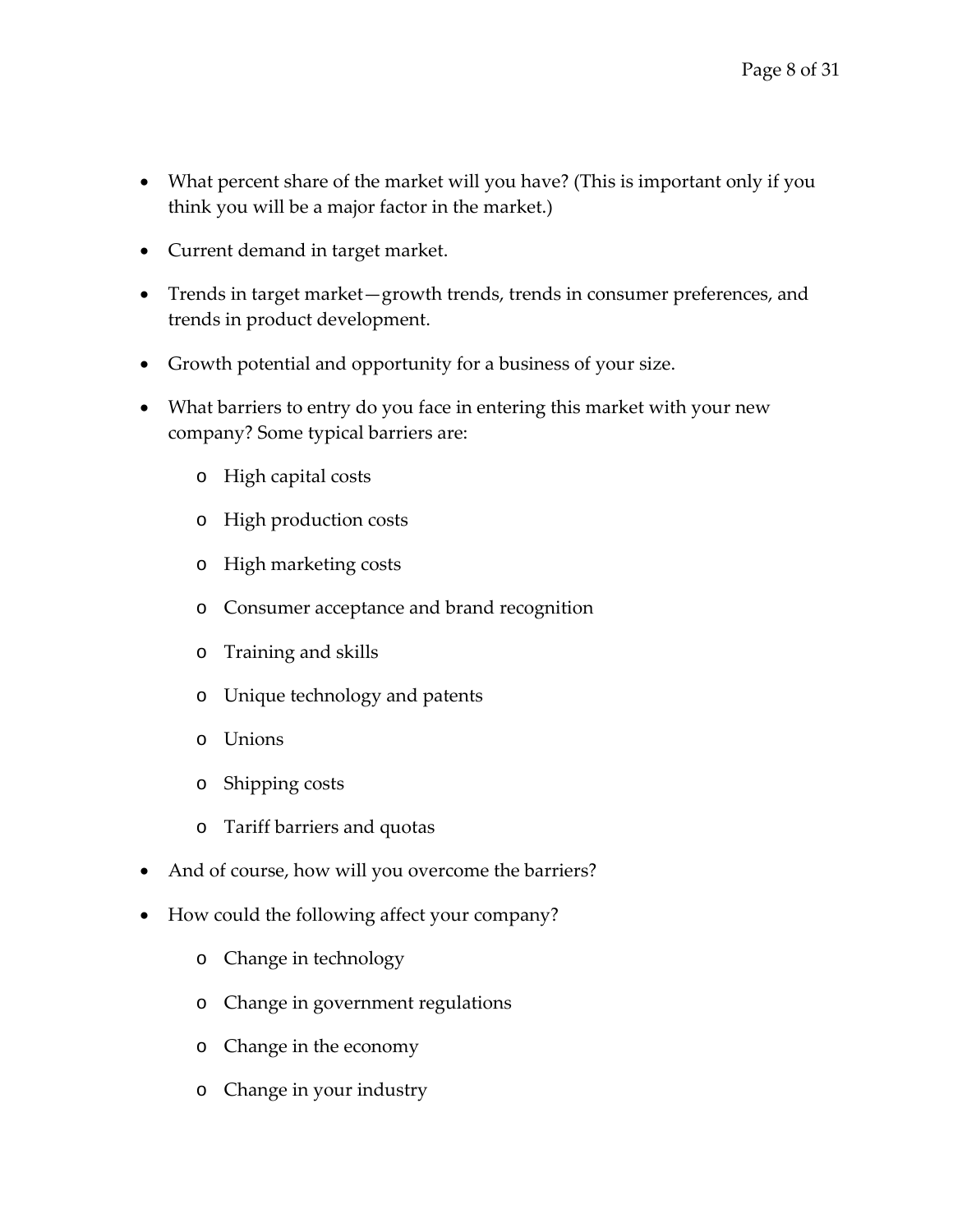## **Product**

In the *Products and Services* section, you described your products and services as you see them. Now describe them from your customers' point of view.

### **Features and Benefits**

List all of your major products or services.

For each product or service:

- Describe the most important features. What is special about it?
- Describe the benefits. That is, what will the product do for the customer?

Note the difference between features and benefits, and think about them. For example, a house that gives shelter and lasts a long time is made with certain materials and to a certain design; those are its features. Its benefits include pride of ownership, financial security, providing for the family, and inclusion in a neighborhood. You build features into your product so that you can sell the benefits.

What after-sale services will you give? Some examples are delivery, warranty, service contracts, support, follow‐up, and refund policy.

## **Customers**

Identify your targeted customers, their characteristics, and their geographic locations, otherwise known as their demographics.

The description will be completely different depending on whether you plan to sell to other businesses or directly to consumers. If you sell a consumer product, but sell it through a channel of distributors, wholesalers, and retailers, you must carefully analyze both the end consumer and the middleman businesses to which you sell.

You may have more than one customer group. Identify the most important groups. Then, for each customer group, construct what is called a demographic profile:

- Age
- Gender
- Location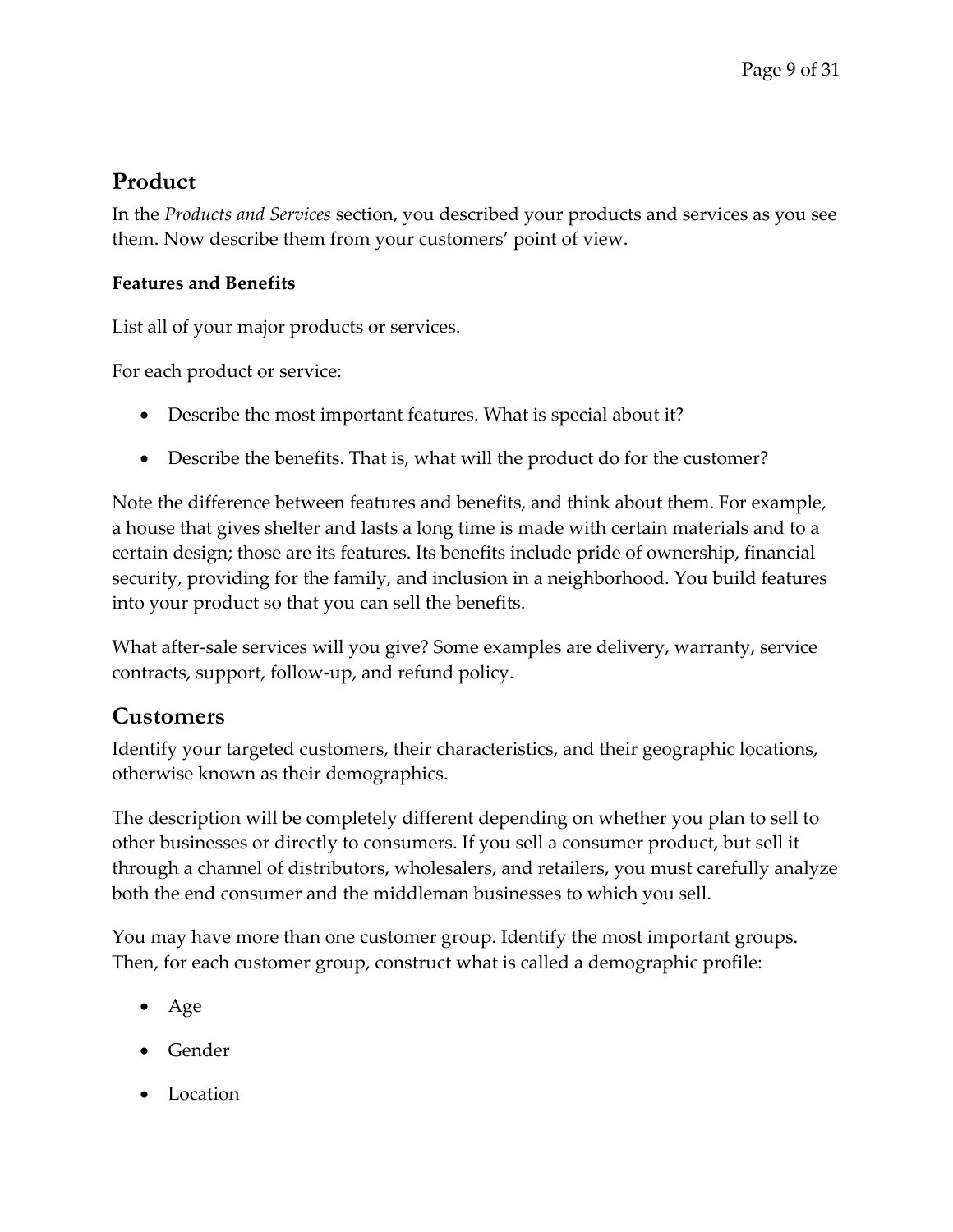- Income level
- Social class and occupation
- Education
- Other (specific to your industry)
- Other (specific to your industry)

For business customers, the demographic factors might be:

- Industry (or portion of an industry)
- Location
- Size of firm
- Quality, technology, and price preferences
- Other (specific to your industry)
- Other (specific to your industry)

## **Competition**

What products and companies will compete with you?

List your major competitors:

(Names and addresses)

Will they compete with you across the board, or just for certain products, certain customers, or in certain locations?

Will you have important indirect competitors? (For example, video rental stores compete with theaters, although they are different types of businesses.)

How will your products or services compare with the competition?

Use the Competitive Analysis table below to compare your company with your two most important competitors. In the first column are key competitive factors. Since these vary from one industry to another, you may want to customize the list of factors.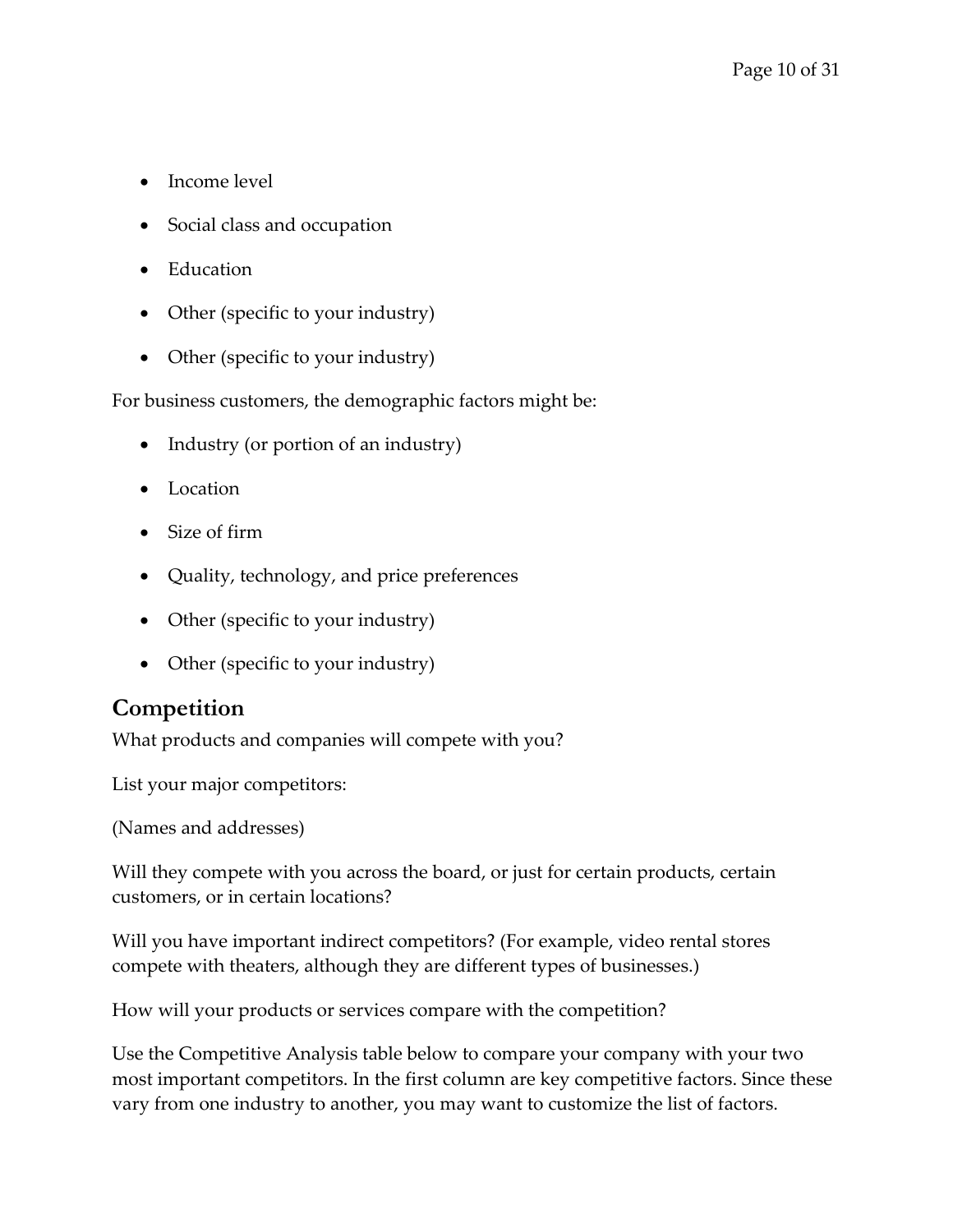In the column labeled **Me**, state how you honestly think you will stack up in customersʹ minds. Then check whether you think this factor will be a strength or a weakness for you. Sometimes it is hard to analyze our own weaknesses. Try to be very honest here. Better yet, get some disinterested strangers to assess you. This can be a real eye-opener. And remember that you cannot be all things to all people. In fact, trying to be causes many business failures because efforts become scattered and diluted. You want an honest assessment of your firmʹs strong and weak points.

Now analyze each major competitor. In a few words, state how you think they compare.

In the final column, estimate the importance of each competitive factor to the customer.  $1 =$  critical;  $5 =$  not very important.

| Factor                | Me | Strength | Weakness | Competitor A | Competitor B | Importance to<br><b>Customer</b> |
|-----------------------|----|----------|----------|--------------|--------------|----------------------------------|
| Products              |    |          |          |              |              |                                  |
| Price                 |    |          |          |              |              |                                  |
| Quality               |    |          |          |              |              |                                  |
| $\sf Selection$       |    |          |          |              |              |                                  |
| Service               |    |          |          |              |              |                                  |
| Reliability           |    |          |          |              |              |                                  |
| Stability             |    |          |          |              |              |                                  |
| Expertise             |    |          |          |              |              |                                  |
| Company<br>Reputation |    |          |          |              |              |                                  |
| Location              |    |          |          |              |              |                                  |
| Appearance            |    |          |          |              |              |                                  |

**Table 1: Competitive Analysis**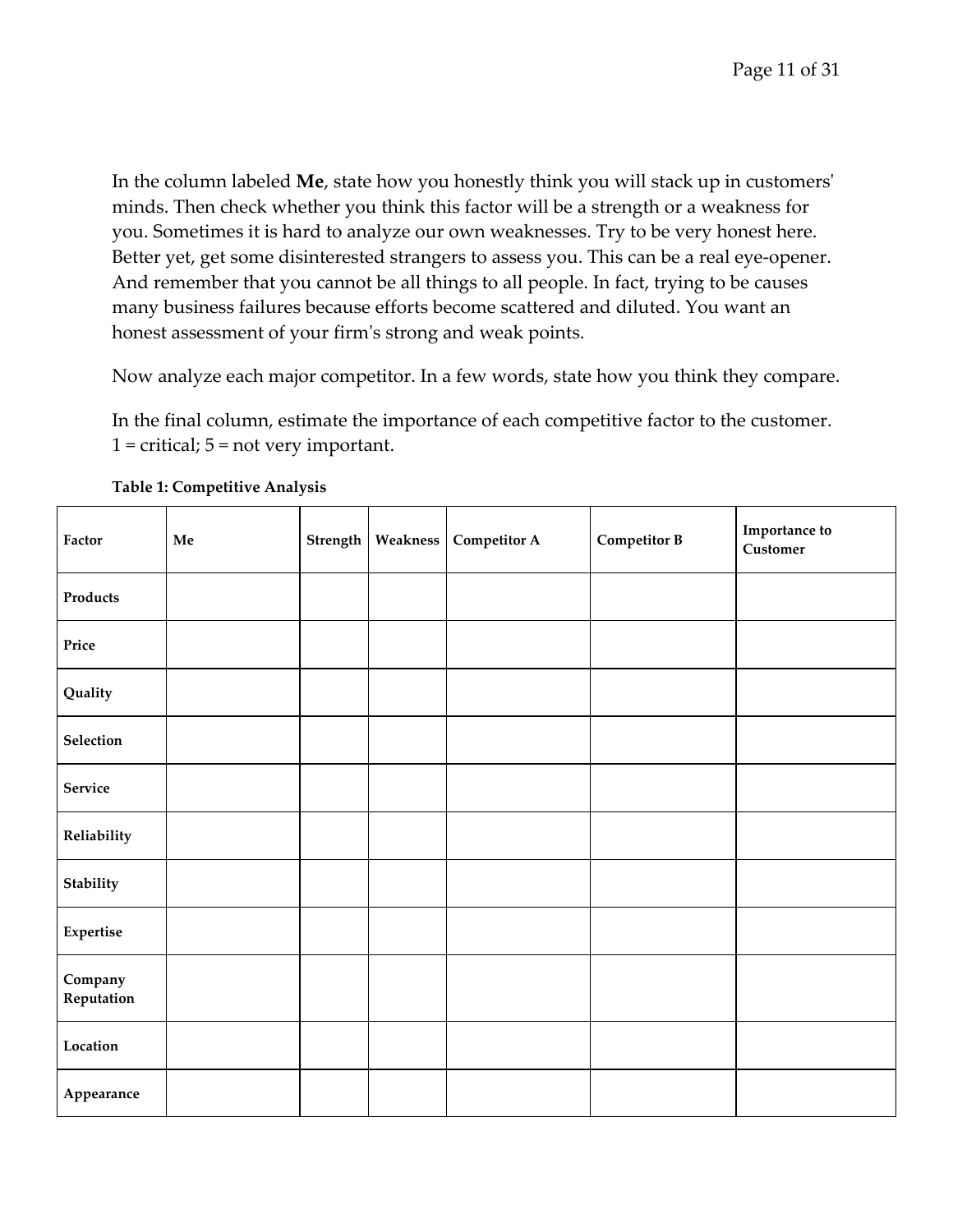| Factor                 | Me | <b>Strength</b> | Weakness | <b>Competitor A</b> | <b>Competitor B</b> | <b>Importance to</b><br>Customer |
|------------------------|----|-----------------|----------|---------------------|---------------------|----------------------------------|
| <b>Sales Method</b>    |    |                 |          |                     |                     |                                  |
| <b>Credit Policies</b> |    |                 |          |                     |                     |                                  |
| Advertising            |    |                 |          |                     |                     |                                  |
| Image                  |    |                 |          |                     |                     |                                  |

Now, write a short paragraph stating your competitive advantages and disadvantages.

## **Niche**

Now that you have systematically analyzed your industry, your product, your customers, and the competition, you should have a clear picture of where your company fits into the world.

In one short paragraph, define your niche, your unique corner of the market.

## **Strategy**

Now outline a marketing strategy that is consistent with your niche.

### **Promotion**

How will you get the word out to customers?

Advertising: What media, why, and how often? Why this mix and not some other?

Have you identified low-cost methods to get the most out of your promotional budget?

Will you use methods other than paid advertising, such as trade shows, catalogs, dealer incentives, word of mouth (how will you stimulate it?), and network of friends or professionals?

What image do you want to project? How do you want customers to see you?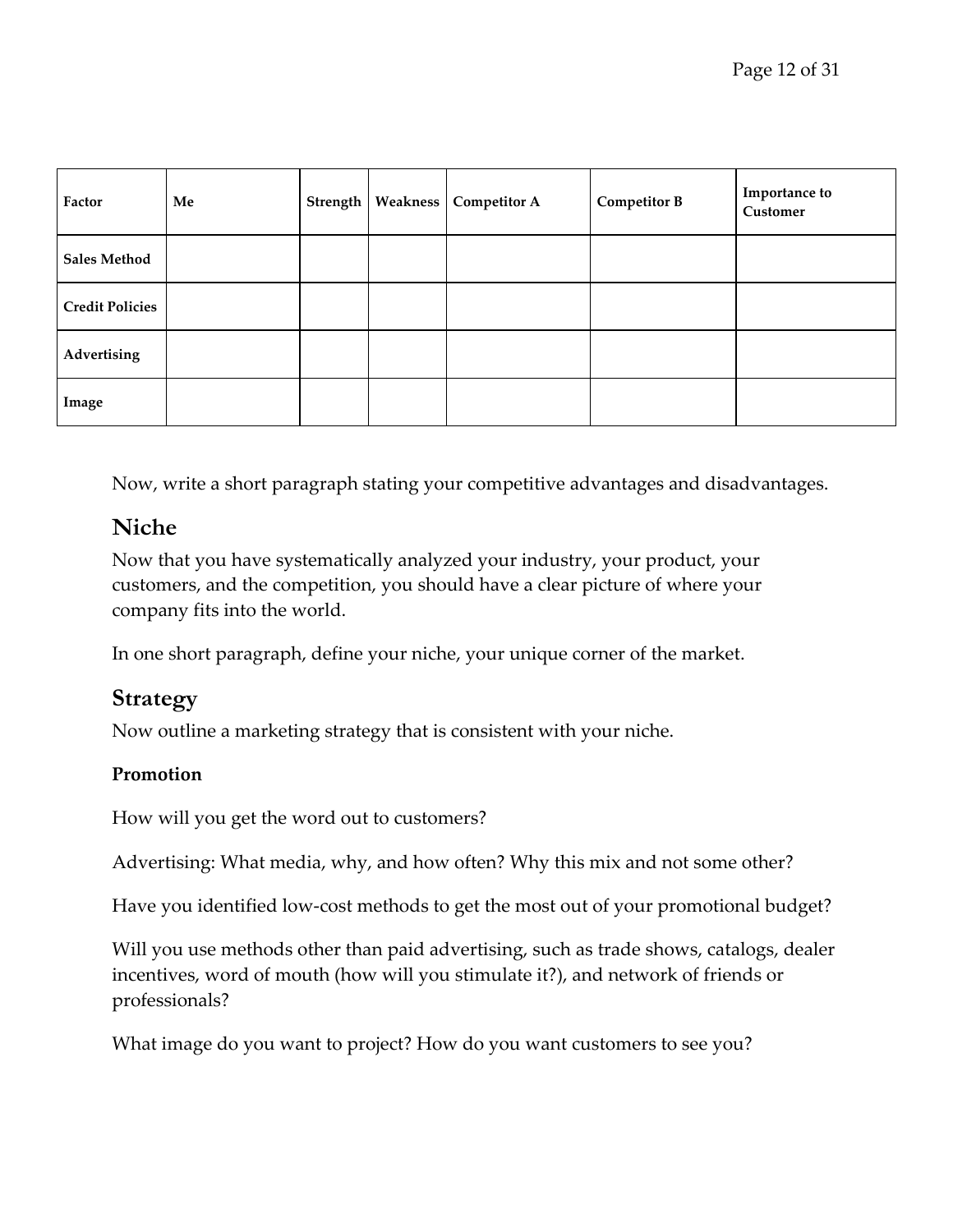In addition to advertising, what plans do you have for graphic image support? This includes things like logo design, cards and letterhead, brochures, signage, and interior design (if customers come to your place of business).

Should you have a system to identify repeat customers and then systematically contact them?

### **Promotional Budget**

How much will you spend on the items listed above?

Before startup? (These numbers will go into your startup budget.)

Ongoing? (These numbers will go into your operating plan budget.)

### **Pricing**

Explain your method or methods of setting prices. For most small businesses, having the lowest price is not a good policy. It robs you of needed profit margin; customers may not care as much about price as you think; and large competitors can under price you anyway. Usually you will do better to have average prices and compete on quality and service.

Does your pricing strategy fit with what was revealed in your competitive analysis?

Compare your prices with those of the competition. Are they higher, lower, the same? Why?

How important is price as a competitive factor? Do your intended customers really make their purchase decisions mostly on price?

What will be your customer service and credit policies?

#### **Proposed Location**

Probably you do not have a precise location picked out yet. This is the time to think about what you want and need in a location. Many startups run successfully from home for a while.

You will describe your physical needs later, in the *Operational Plan* section. Here, analyze your location criteria as they will affect your customers.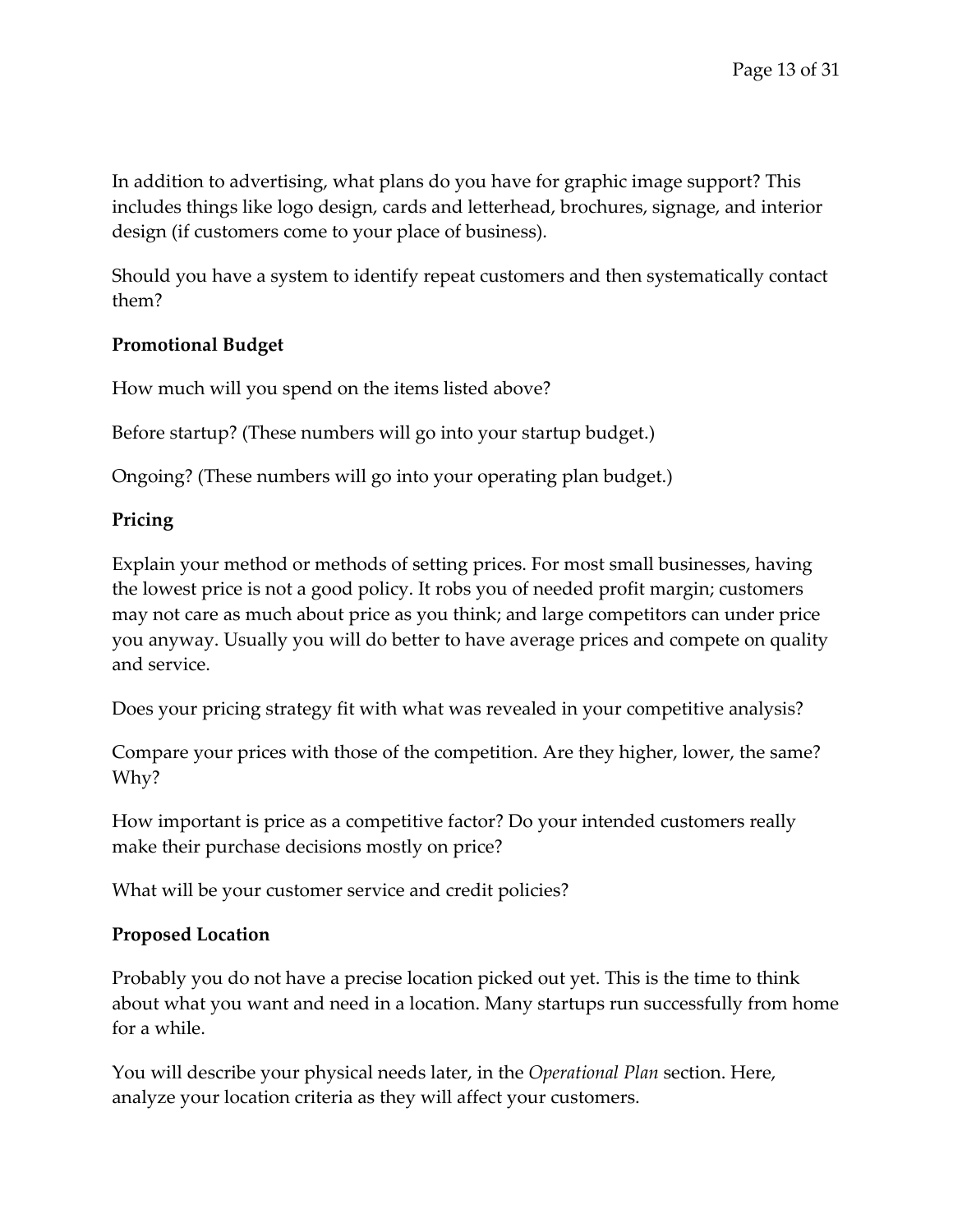Is your location important to your customers? If yes, how?

If customers come to your place of business:

Is it convenient? Parking? Interior spaces? Not out of the way?

Is it consistent with your image?

Is it what customers want and expect?

Where is the competition located? Is it better for you to be near them (like car dealers or fast food restaurants) or distant (like convenience food stores)?

#### **Distribution Channels**

How do you sell your products or services?

Retail

Direct (mail order, Web, catalog)

Wholesale

Your own sales force

Agents

Independent representatives

Bid on contracts

### **Sales Forecast**

Now that you have described your products, services, customers, markets, and marketing plans in detail, it's time to attach some numbers to your plan. Use a sales forecast spreadsheet to prepare a month‐by‐month projection. The forecast should be based on your historical sales, the marketing strategies that you have just described, your market research, and industry data, if available.

You may want to do two forecasts: 1) a "best guess", which is what you really expect, and 2) a "worst case" low estimate that you are confident you can reach no matter what happens.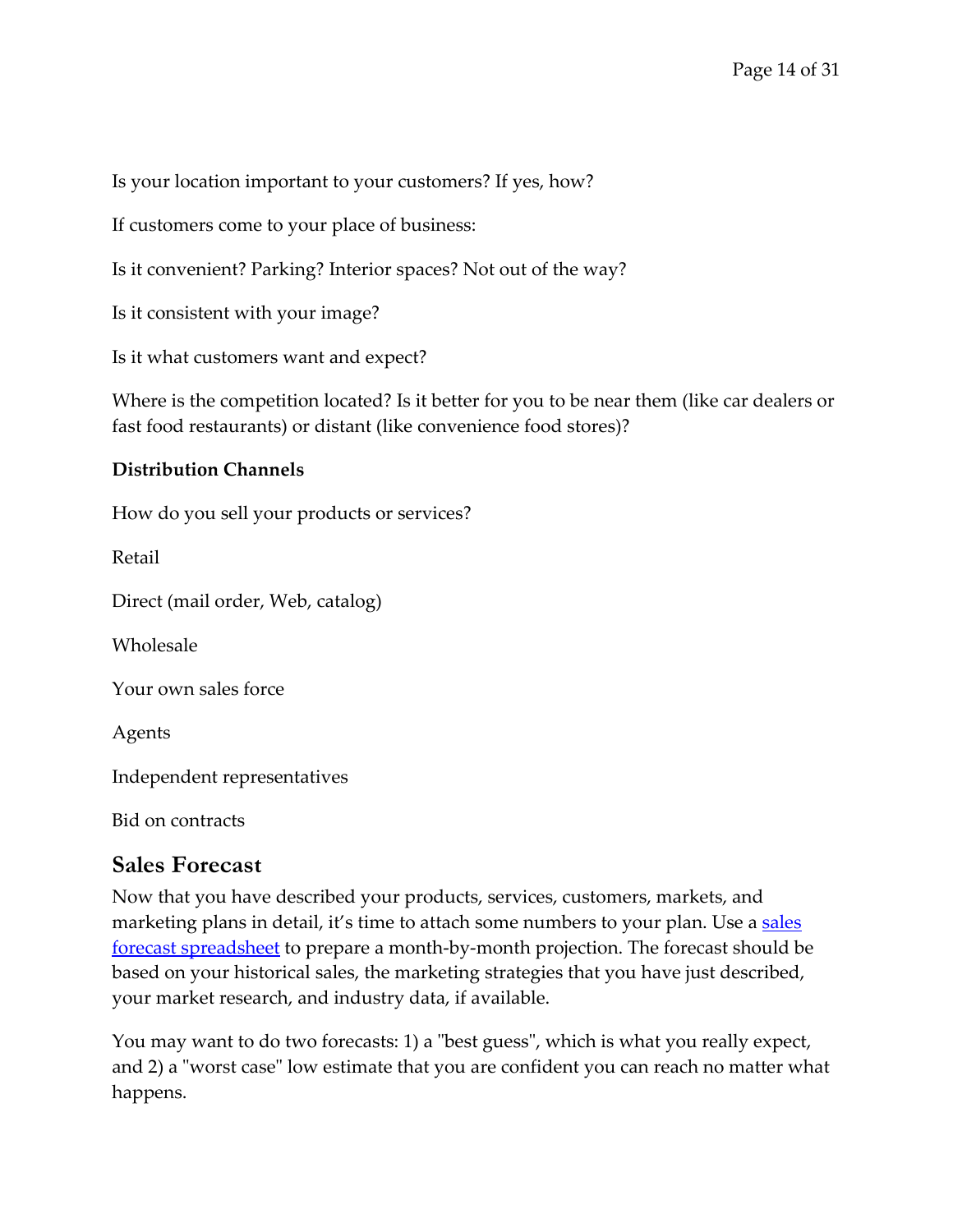Remember to keep notes on your research and your assumptions as you build this sales forecast and all subsequent spreadsheets in the plan. This is critical if you are going to present it to funding sources.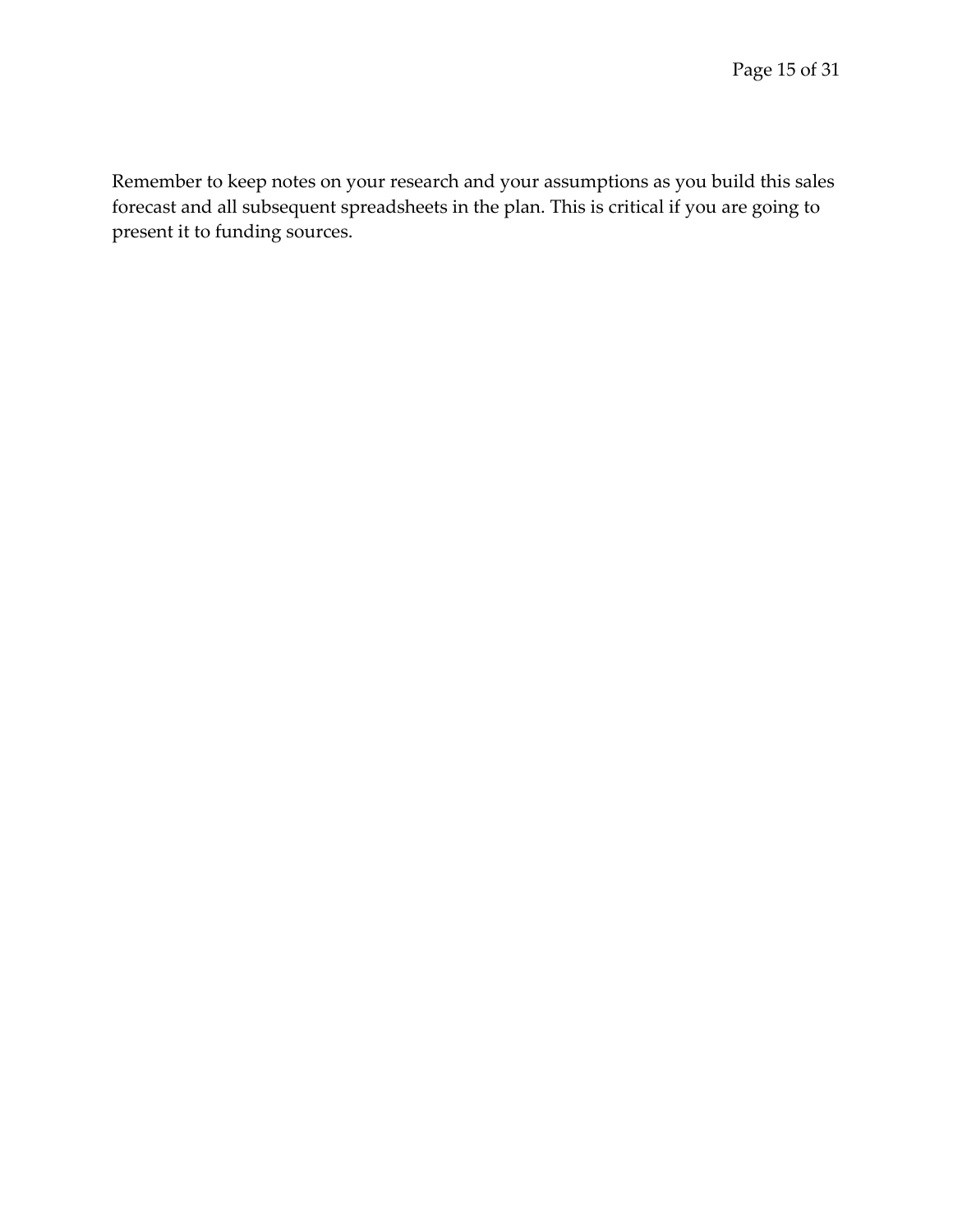## **VI. Operational Plan**

Explain the daily operation of the business, its location, equipment, people, processes, and surrounding environment.

## **Production**

How and where are your products or services produced?

Explain your methods of:

- Production techniques and costs
- Quality control
- Customer service
- Inventory control
- Product development

### **Location**

What qualities do you need in a location? Describe the type of location you'll have.

Physical requirements:

- Amount of space
- Type of building
- Zoning
- Power and other utilities

#### Access:

Is it important that your location be convenient to transportation or to suppliers?

Do you need easy walk‐in access?

What are your requirements for parking and proximity to freeway, airports, railroads, and shipping centers?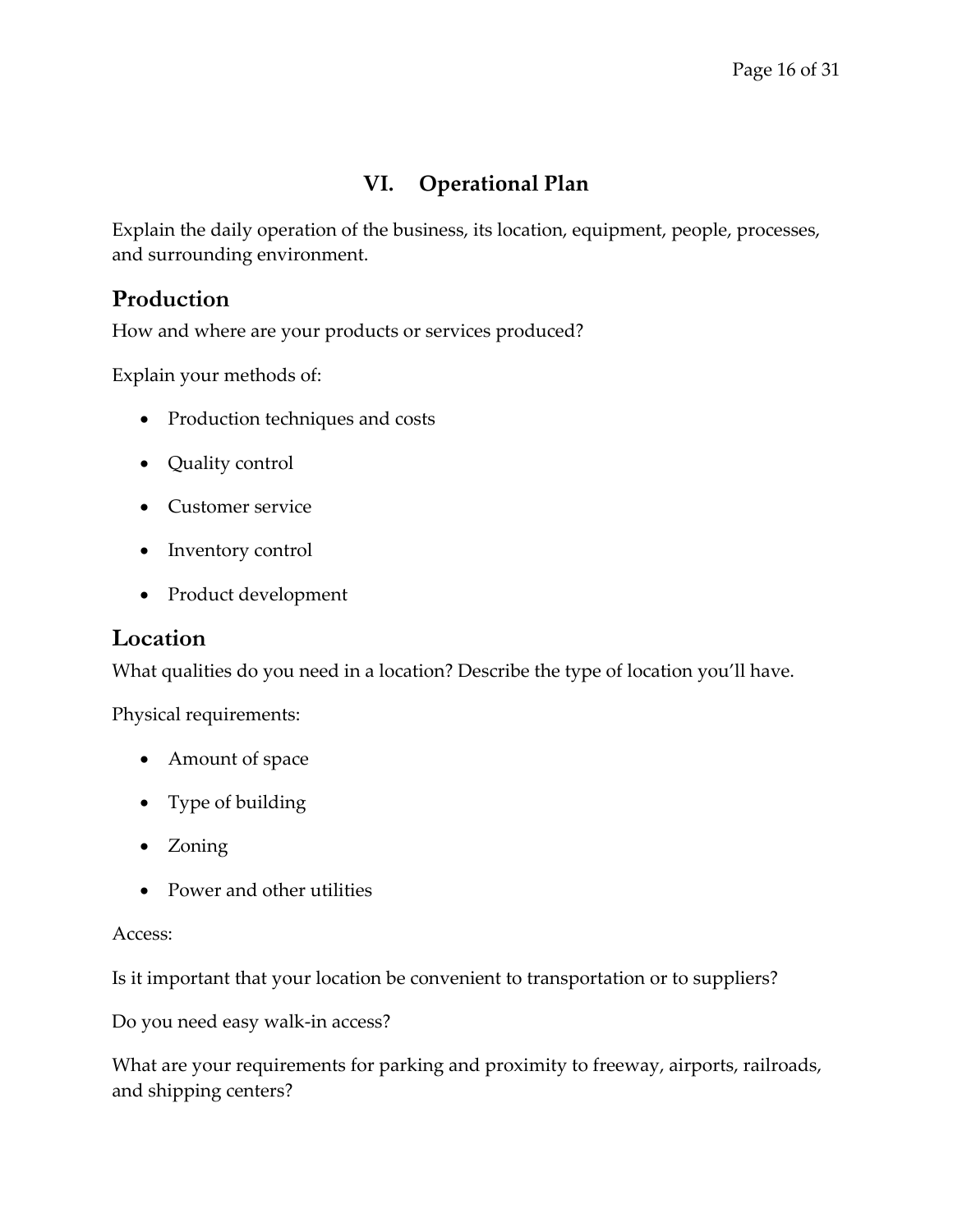Include a drawing or layout of your proposed facility if it is important, as it might be for a manufacturer.

Construction? Most new companies should not sink capital into construction, but if you are planning to build, costs and specifications will be a big part of your plan.

Cost: Estimate your occupation expenses, including rent, but also including maintenance, utilities, insurance, and initial remodeling costs to make the space suit your needs. These numbers will become part of your financial plan.

What will be your business hours?

## **Legal Environment**

Describe the following:

- Licensing and bonding requirements
- Permits
- Health, workplace, or environmental regulations
- Special regulations covering your industry or profession
- Zoning or building code requirements
- Insurance coverage
- Trademarks, copyrights, or patents (pending, existing, or purchased)

### **Personnel**

- Number of employees
- Type of labor (skilled, unskilled, and professional)
- Where and how will you find the right employees?
- Quality of existing staff
- Pay structure
- Training methods and requirements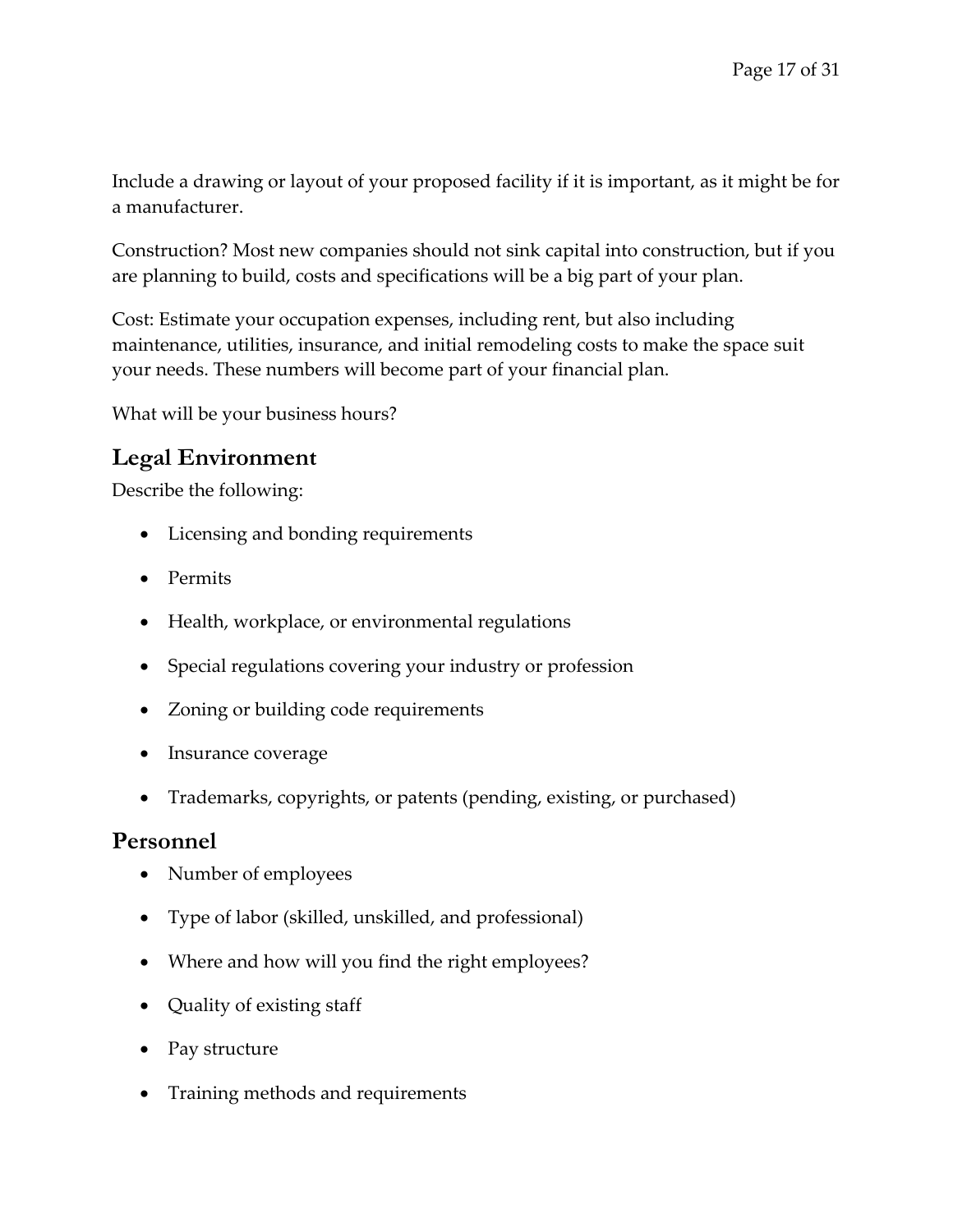- Who does which tasks?
- Do you have schedules and written procedures prepared?
- Have you drafted job descriptions for employees? If not, take time to write some. They really help internal communications with employees.
- For certain functions, will you use contract workers in addition to employees?

### **Inventory**

- What kind of inventory will you keep: raw materials, supplies, finished goods?
- Average value in stock (i.e., what is your inventory investment)?
- Rate of turnover and how this compares to the industry averages?
- Seasonal buildups?
- Lead-time for ordering?

## **Suppliers**

Identify key suppliers:

- Names and addresses
- Type and amount of inventory furnished
- Credit and delivery policies
- History and reliability

Should you have more than one supplier for critical items (as a backup)?

Do you expect shortages or short-term delivery problems?

Are supply costs steady or fluctuating? If fluctuating, how would you deal with changing costs?

## **Credit Policies**

• Do you plan to sell on credit?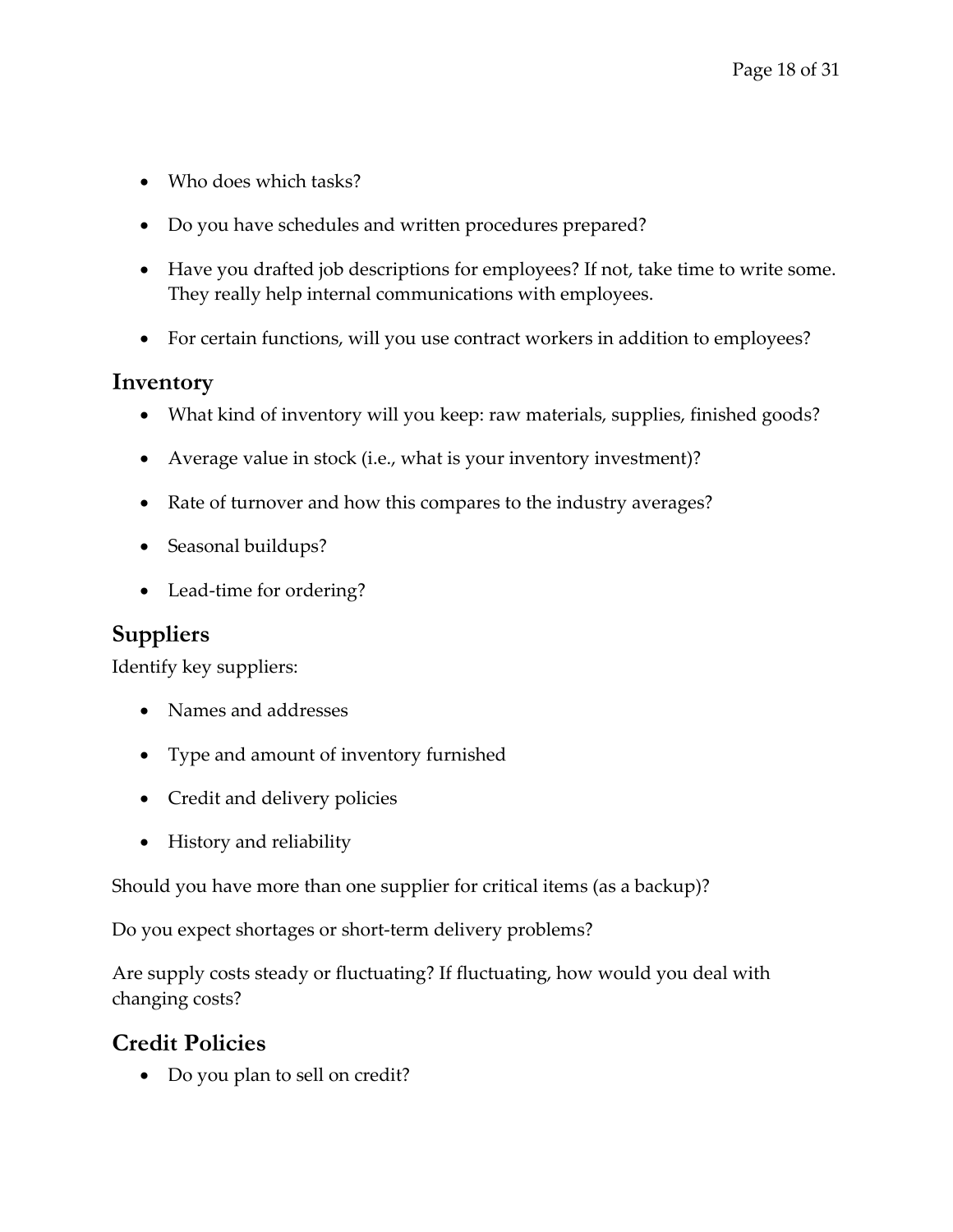- Do you really need to sell on credit? Is it customary in your industry and expected by your clientele?
- If yes, what policies will you have about who gets credit and how much?
- How will you check the creditworthiness of new applicants?
- What terms will you offer your customers; that is, how much credit and when is payment due?
- Will you offer prompt payment discounts? (Hint: Do this only if it is usual and customary in your industry.)
- Do you know what it will cost you to extend credit? Have you built the costs into your prices?

#### **Managing Your Accounts Receivable**

If you do extend credit, you should do an aging at least monthly to track how much of your money is tied up in credit given to customers and to alert you to slow payment problems. A receivables aging looks like the following table:

|                                     | Total | Current | 30 Days | <b>60 Days</b> | 90 Days | Over 90 Days |
|-------------------------------------|-------|---------|---------|----------------|---------|--------------|
| Accounts<br><b>Receivable Aging</b> |       |         |         |                |         |              |
|                                     |       |         |         |                |         |              |

You will need a policy for dealing with slow-paying customers:

- When do you make a phone call?
- When do you send a letter?
- When do you get your attorney to threaten?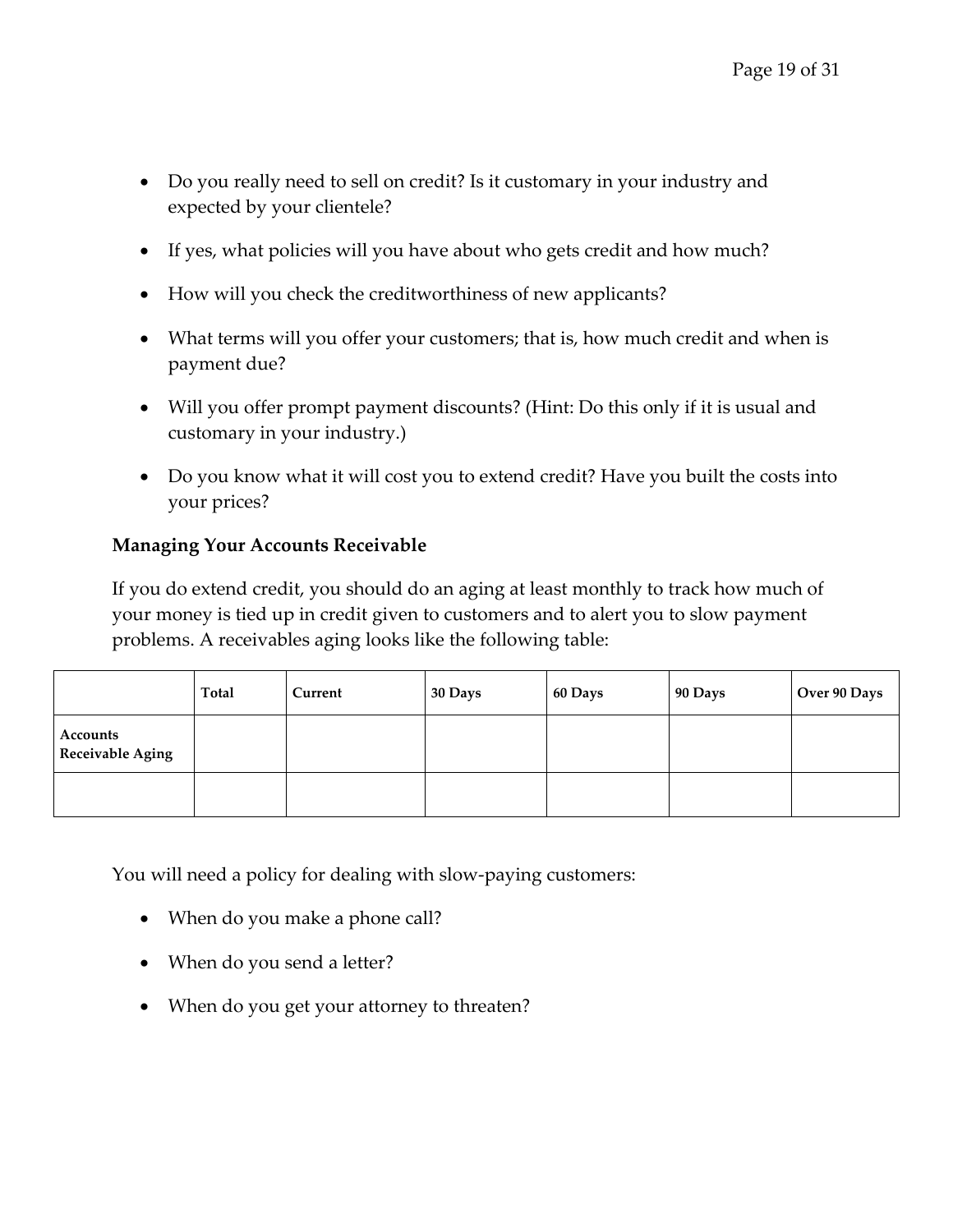#### **Managing Your Accounts Payable**

You should also age your accounts payable, what you owe to your suppliers. This helps you plan whom to pay and when. Paying too early depletes your cash, but paying late can cost you valuable discounts and can damage your credit. (Hint: If you know you will be late making a payment, call the creditor before the due date.)

Do your proposed vendors offer prompt payment discounts?

A payables aging looks like the following table.

|                                  | Total | Current | 30 Days | 60 Days | 90 Days | Over 90 Days |
|----------------------------------|-------|---------|---------|---------|---------|--------------|
| <b>Accounts Payable</b><br>Aging |       |         |         |         |         |              |
|                                  |       |         |         |         |         |              |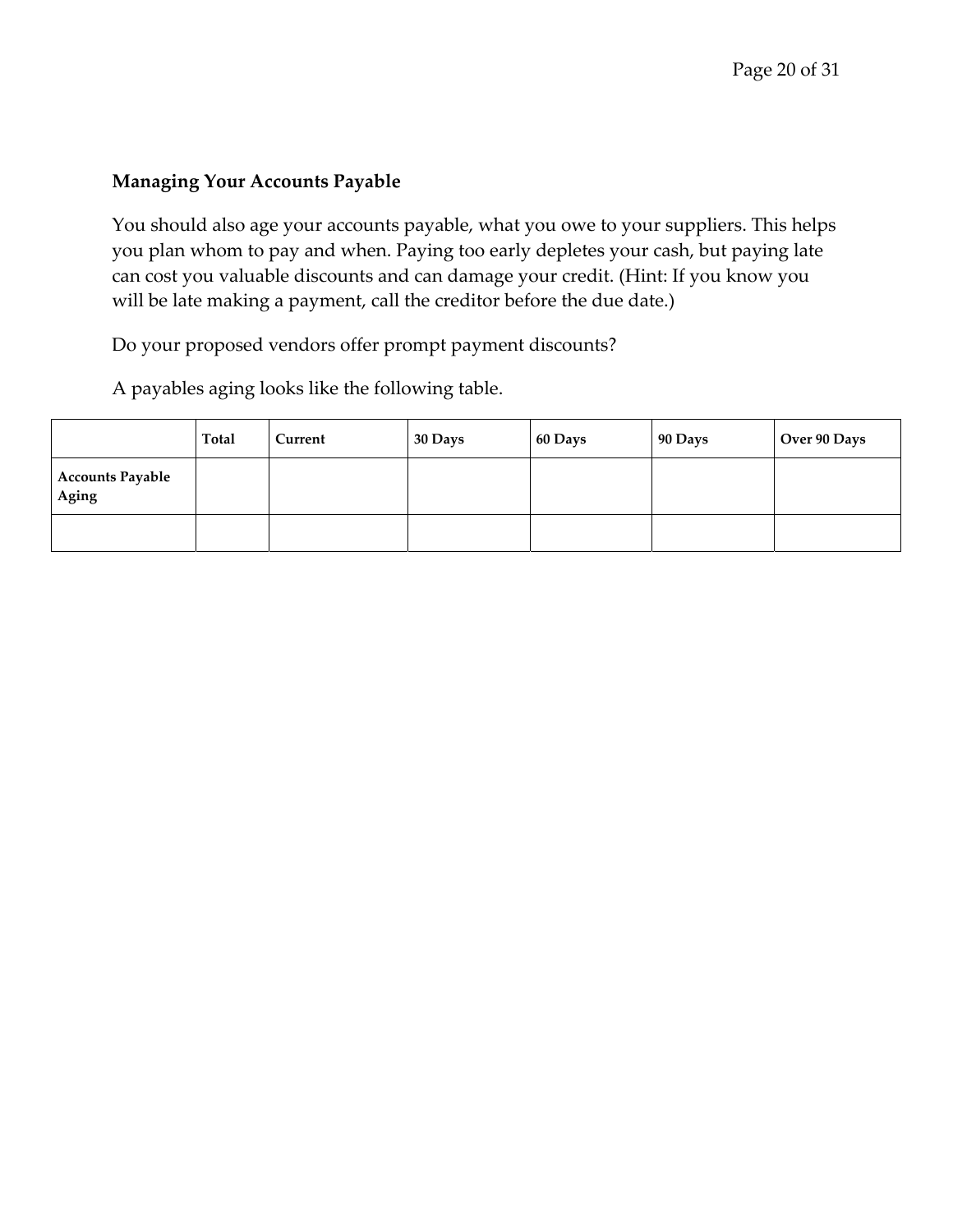## **VII. Management and Organization**

Who will manage the business on a day-to-day basis? What experience does that person bring to the business? What special or distinctive competencies? Is there a plan for continuation of the business if this person is lost or incapacitated?

If you'll have more than 10 employees, create an organizational chart showing the management hierarchy and who is responsible for key functions.

Include position descriptions for key employees. If you are seeking loans or investors, include resumes of owners and key employees.

## **Professional and Advisory Support**

List the following:

- Board of directors
- Management advisory board
- Attorney
- Accountant
- Insurance agent
- Banker
- Consultant or consultants
- Mentors and key advisors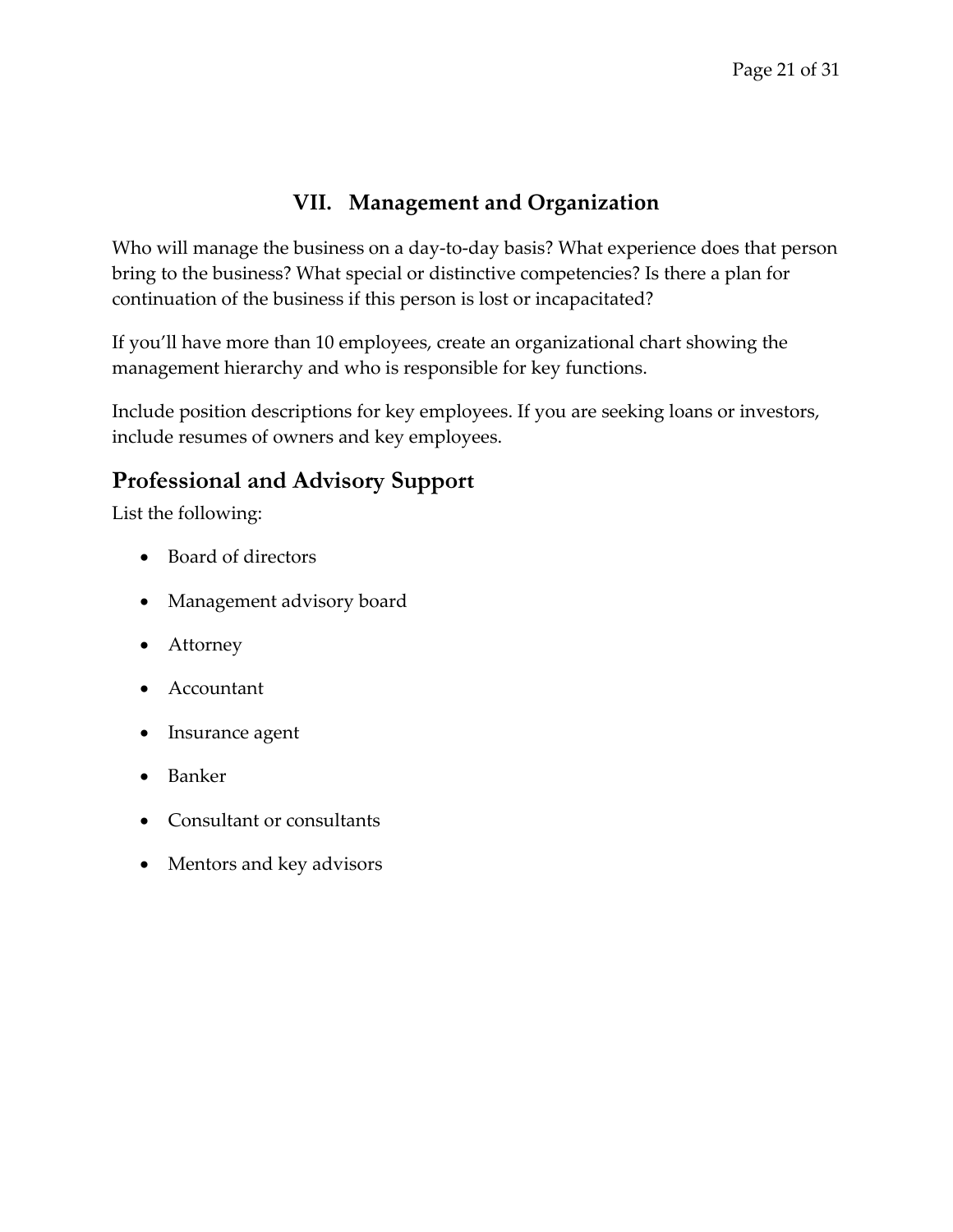## **VIII. Personal Financial Statement**

Include personal financial statements for each owner and major stockholder, showing assets and liabilities held outside the business and personal net worth. Owners will often have to draw on personal assets to finance the business, and these statements will show what is available. Bankers and investors usually want this information as well.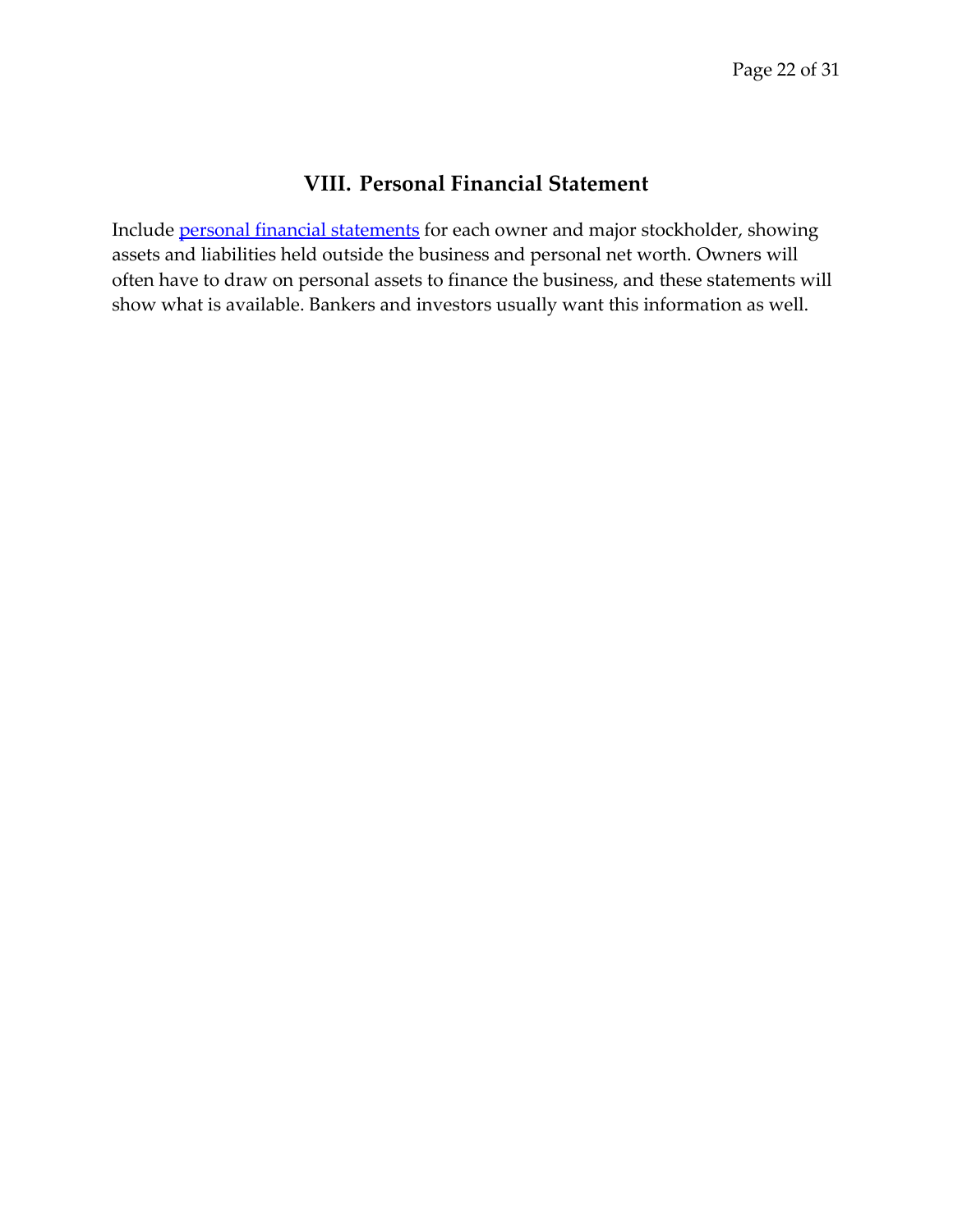## **IX. Startup Expenses and Capitalization**

You will have many **startup expenses** before you even begin operating your business. It's important to estimate these expenses accurately and then to plan where you will get sufficient capital. This is a research project, and the more thorough your research efforts, the less chance that you will leave out important expenses or underestimate them.

Even with the best of research, however, opening a new business has a way of costing more than you anticipate. There are two ways to make allowances for surprise expenses. The first is to add a little "padding" to each item in the budget. The problem with that approach, however, is that it destroys the accuracy of your carefully wrought plan. The second approach is to add a separate line item, called contingencies, to account for the unforeseeable. This is the approach we recommend.

Talk to others who have started similar businesses to get a good idea of how much to allow for contingencies. If you cannot get good information, we recommend a rule of thumb that contingencies should equal at least 20 percent of the total of all other start‐ up expenses.

Explain your research and how you arrived at your forecasts of expenses. Give sources, amounts, and terms of proposed loans. Also explain in detail how much will be contributed by each investor and what percent ownership each will have.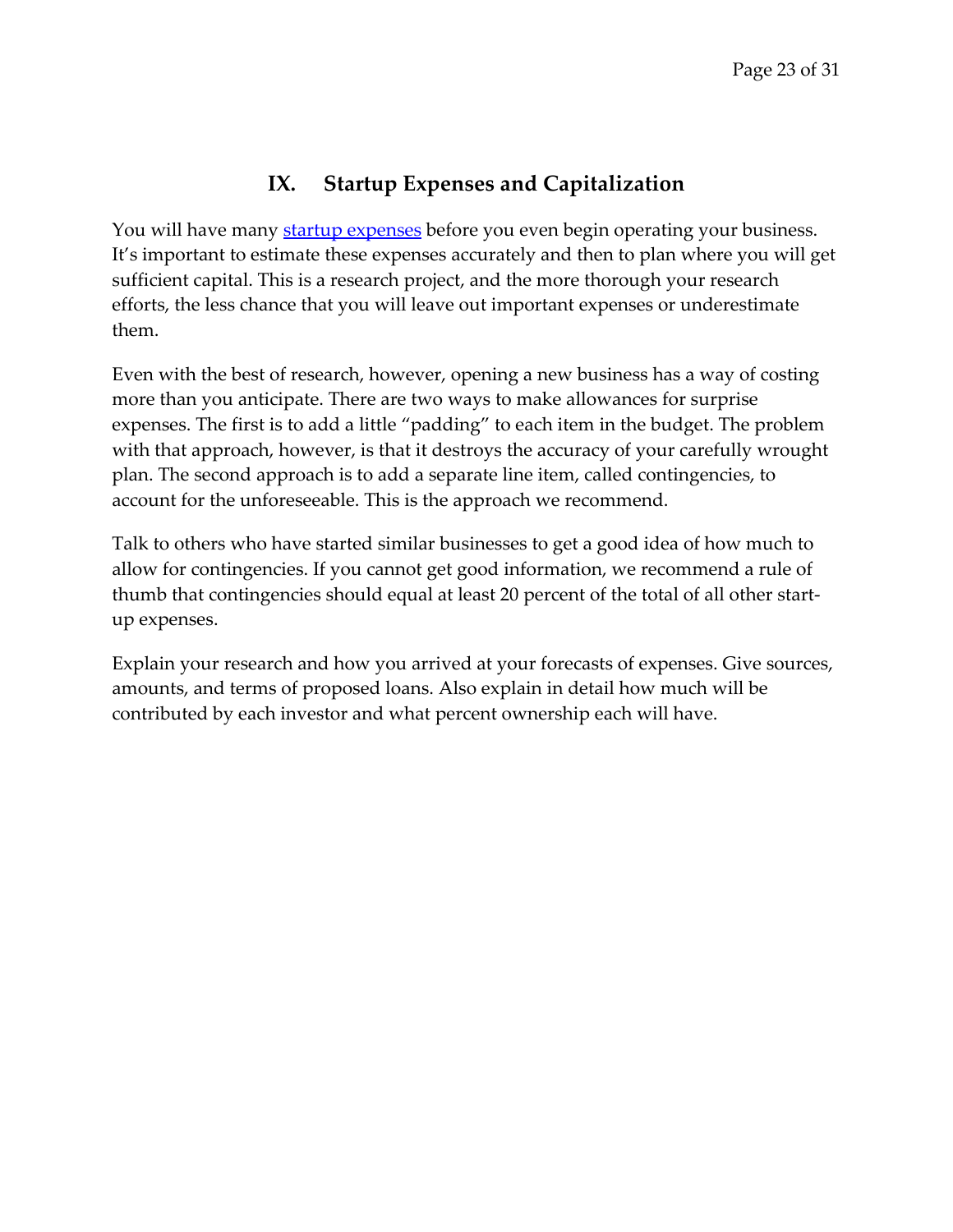## **X. Financial Plan**

The financial plan consists of a 12‐month profit and loss projection, a four‐year profit and loss projection (optional), a cash‐flow projection, a projected balance sheet, and a break‐even calculation. Together they constitute a reasonable estimate of your companyʹs financial future. More important, the process of thinking through the financial plan will improve your insight into the inner financial workings of your company.

## **12-Month Profit and Loss Projection**

Many business owners think of the 12-month profit and loss projection as the centerpiece of their plan. This is where you put it all together in numbers and get an idea of what it will take to make a profit and be successful.

Your sales projections will come from a sales forecast in which you forecast sales, cost of goods sold, expenses, and profit month‐by‐month for one year.

Profit projections should be accompanied by a narrative explaining the major assumptions used to estimate company income and expenses.

Research Notes: Keep careful notes on your research and assumptions, so that you can explain them later if necessary, and also so that you can go back to your sources when it's time to revise your plan.

## **Four-Year Profit Projection (Optional)**

The 12-month projection is the heart of your financial plan. The Four-Year Profit projection is for those who want to carry their forecasts beyond the first year.

Of course, keep notes of your key assumptions, especially about things that you expect will change dramatically after the first year.

## **Projected Cash Flow**

If the profit projection is the heart of your business plan, cash flow is the blood. Businesses fail because they cannot pay their bills. Every part of your business plan is important, but none of it means a thing if you run out of cash.

The point of this worksheet is to plan how much you need before startup, for preliminary expenses, operating expenses, and reserves. You should keep updating it and using it afterward. It will enable you to foresee shortages in time to do something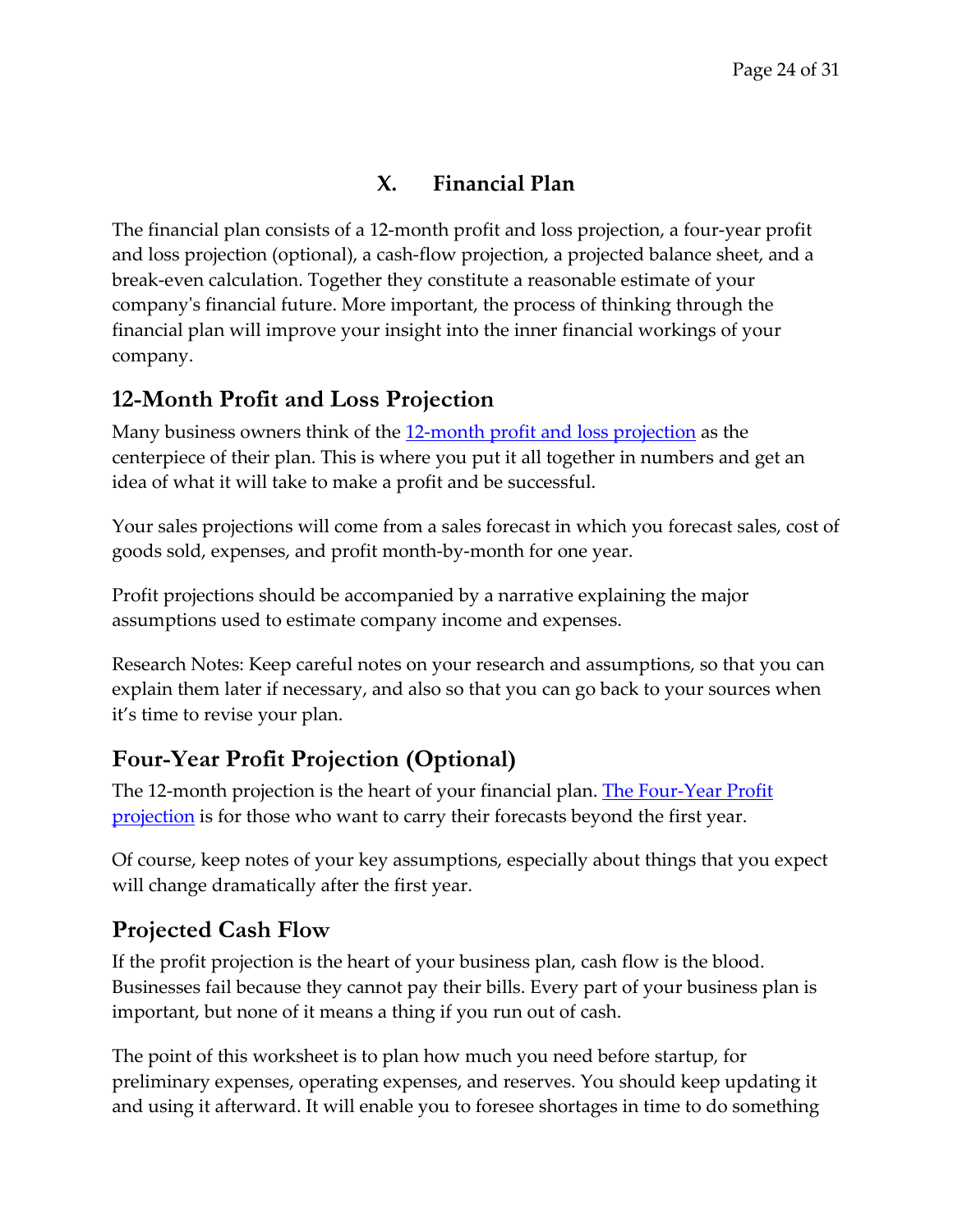about them—perhaps cut expenses, or perhaps negotiate a loan. But foremost, you shouldn't be taken by surprise.

There is no great trick to preparing it: The cash-flow projection is just a forward look at your checking account.

For each item, determine when you actually expect to receive cash (for sales) or when you will actually have to write a check (for expense items).

You should track essential operating data, which is not necessarily part of cash flow but allows you to track items that have a heavy impact on cash flow, such as sales and inventory purchases.

You should also track cash outlays prior to opening in a pre‐startup column. You should have already researched those for your startup expenses plan.

Your cash flow will show you whether your working capital is adequate. Clearly, if your projected cash balance ever goes negative, you will need more start‐up capital. This plan will also predict just when and how much you will need to borrow.

Explain your major assumptions, especially those that make the cash flow differ from the *Profit and Loss Projection*. For example, if you make a sale in month one, when do you actually collect the cash? When you buy inventory or materials, do you pay in advance, upon delivery, or much later? How will this affect cash flow?

Are some expenses payable in advance? When?

Are there irregular expenses, such as quarterly tax payments, maintenance and repairs, or seasonal inventory buildup, that should be budgeted?

Loan payments, equipment purchases, and owner's draws usually do not show on profit and loss statements but definitely do take cash out. Be sure to include them.

And of course, depreciation does not appear in the cash flow at all because you never write a check for it.

## **Opening Day Balance Sheet**

A balance sheet is one of the fundamental financial reports that any business needs for reporting and financial management. A balance sheet shows what items of value are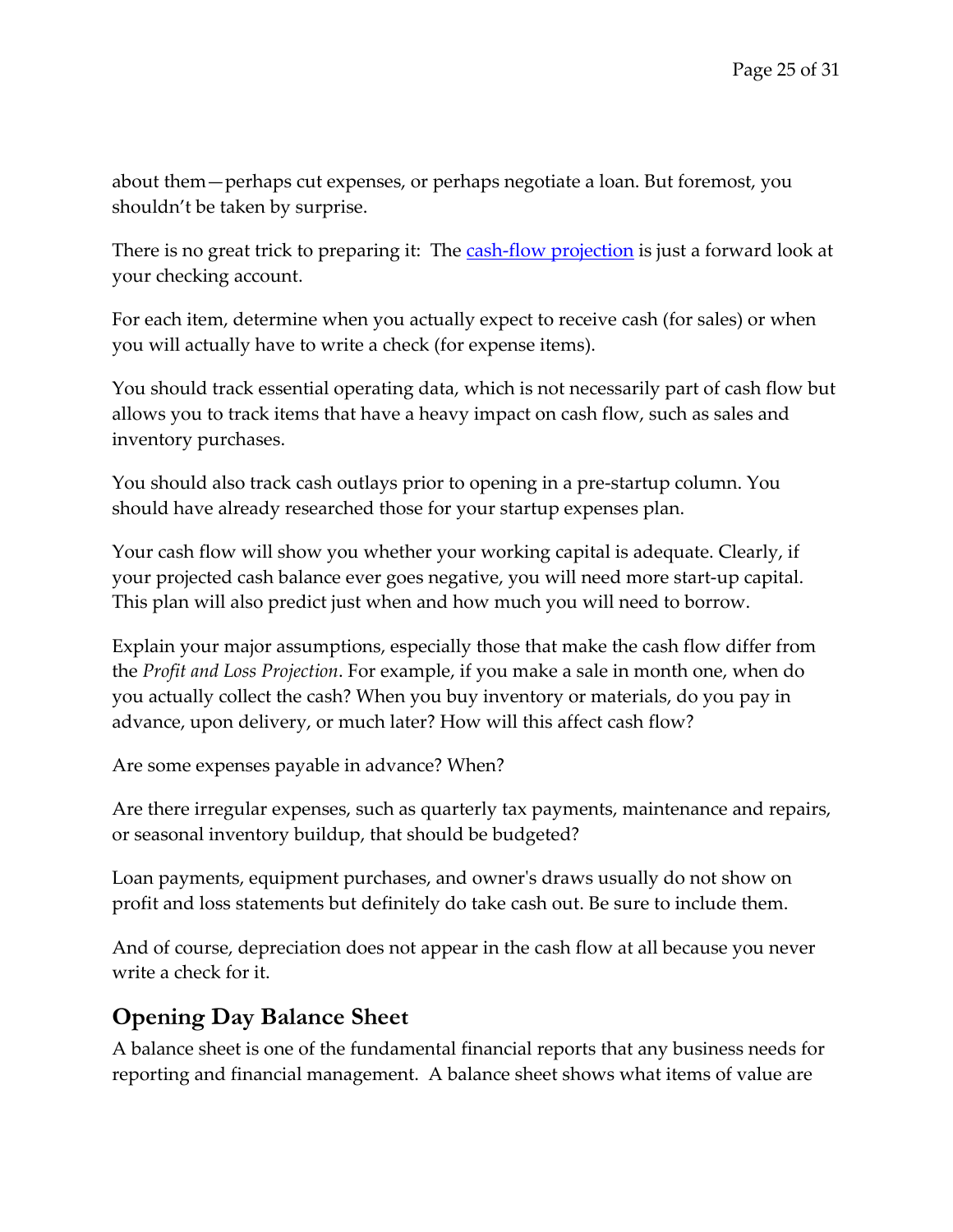held by the company (assets), and what its debts are (liabilities). When liabilities are subtracted from assets, the remainder is owners' equity.

Use a startup expenses and capitalization spreadsheet as a guide to preparing a balance sheet as of opening day. Then detail how you calculated the account balances on your opening day balance sheet.

Optional: Some people want to add a **projected balance sheet** showing the estimated financial position of the company at the end of the first year. This is especially useful when selling your proposal to investors.

## **Break-Even Analysis**

A **break-even analysis** predicts the sales volume, at a given price, required to recover total costs. In other words, it's the sales level that is the dividing line between operating at a loss and operating at a profit.

Expressed as a formula, break‐even is:

Break‐Even Sales = Fixed Costs 1‐ Variable Costs

(Where fixed costs are expressed in dollars, but variable costs are expressed as a percent of total sales.)

Include all assumptions upon which your break‐even calculation is based.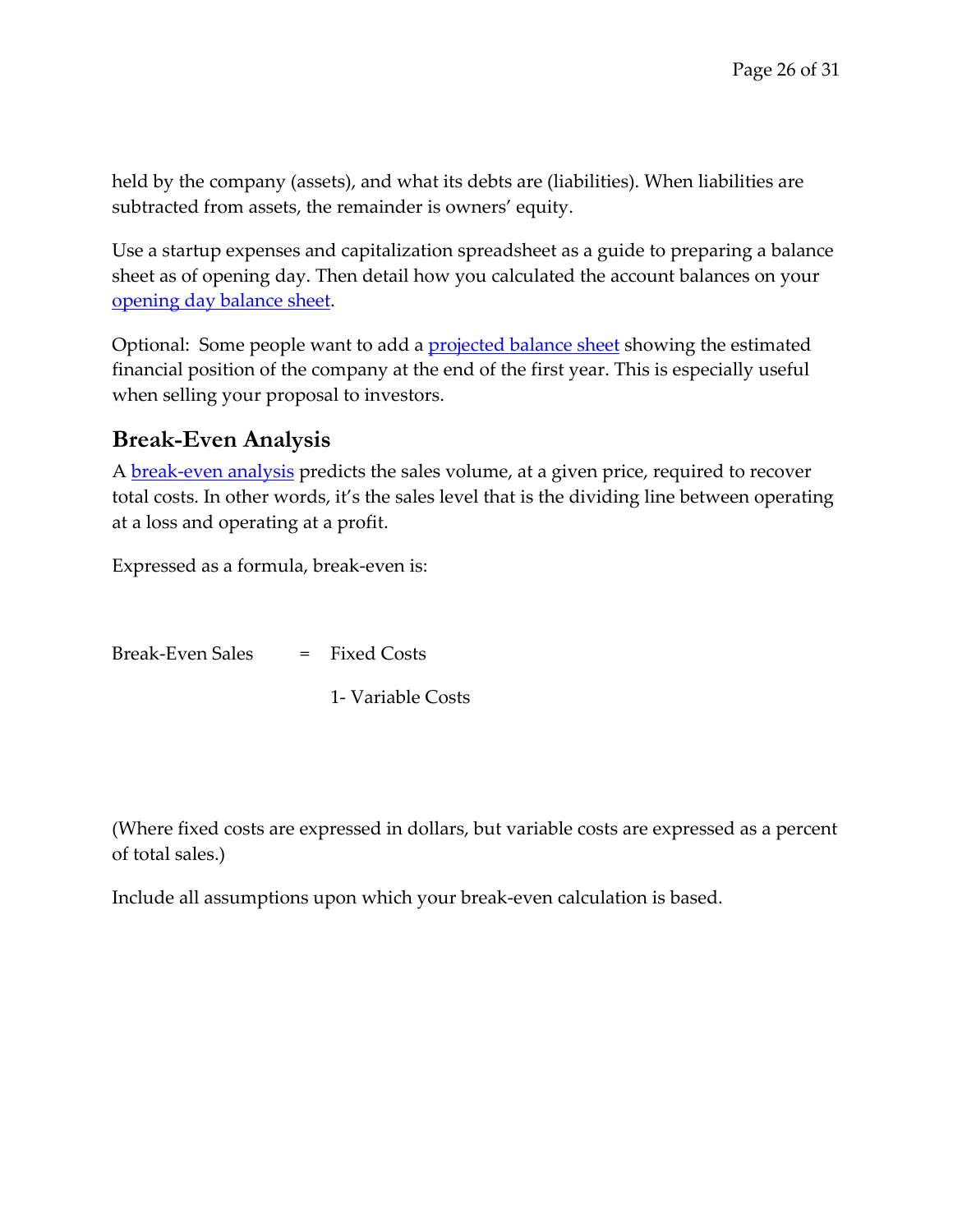## **XI. Appendices**

Include details and studies used in your business plan; for example:

- Brochures and advertising materials
- Industry studies
- Blueprints and plans
- Maps and photos of location
- Magazine or other articles
- Detailed lists of equipment owned or to be purchased
- Copies of leases and contracts
- Letters of support from future customers
- Any other materials needed to support the assumptions in this plan
- Market research studies
- List of assets available as collateral for a loan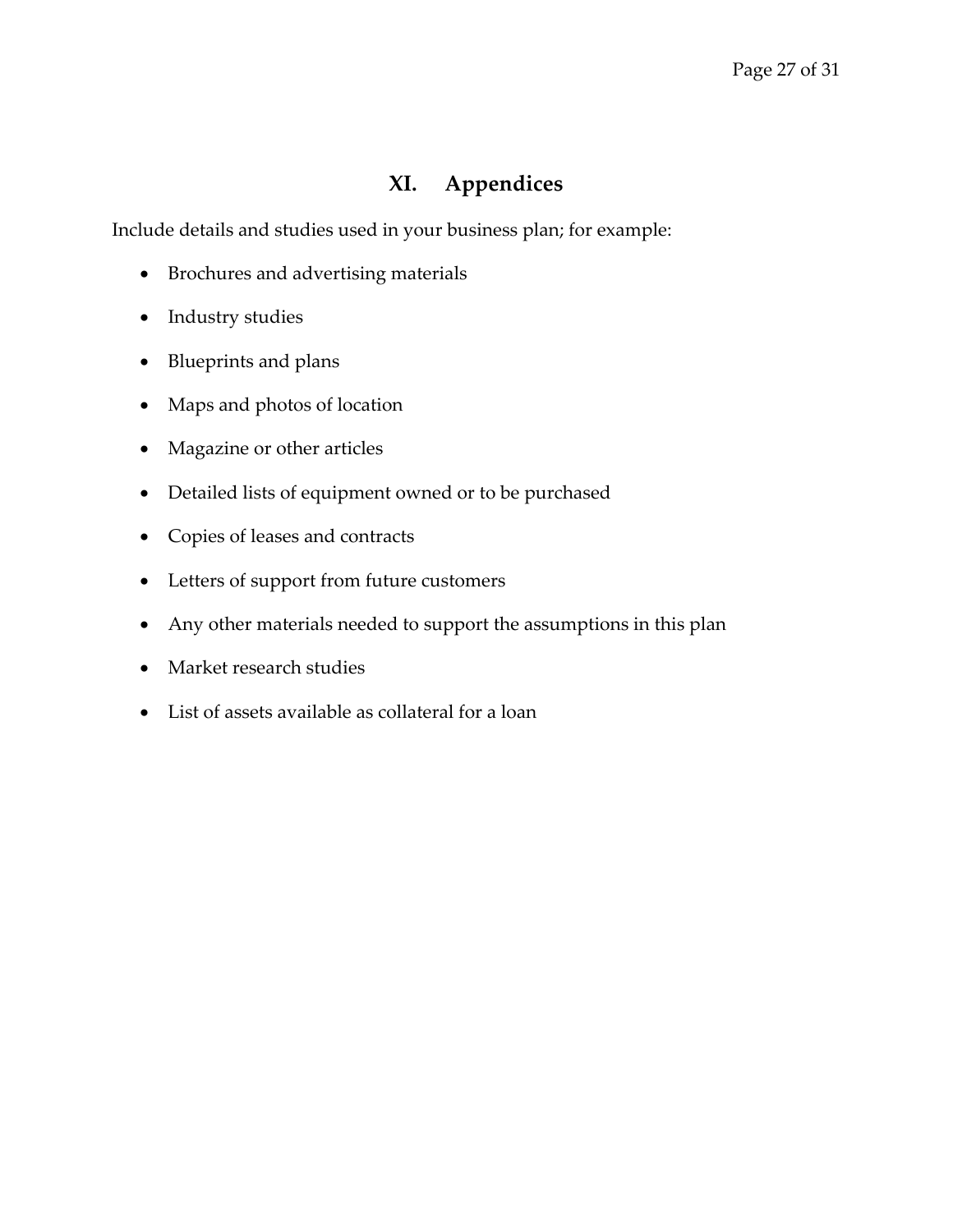## **XII. Refining the Plan**

The generic business plan presented above should be modified to suit your specific type of business and the audience for which the plan is written.

## **For Raising Capital**

#### **For Bankers**

- Bankers want assurance of orderly repayment. If you intend using this plan to present to lenders, include:
	- o Amount of loan
	- o How the funds will be used
	- o What this will accomplish—how will it make the business stronger?
	- o Requested repayment terms (number of years to repay). You will probably not have much negotiating room on interest rate but may be able to negotiate a longer repayment term, which will help cash flow.
	- o Collateral offered, and a list of all existing liens against collateral

#### **For Investors**

- Investors have a different perspective. They are looking for dramatic growth, and they expect to share in the rewards:
	- o Funds needed short‐term
	- o Funds needed in two to five years
	- o How the company will use the funds, and what this will accomplish for growth.
	- o Estimated return on investment
	- o Exit strategy for investors (buyback, sale, or IPO)
	- o Percent of ownership that you will give up to investors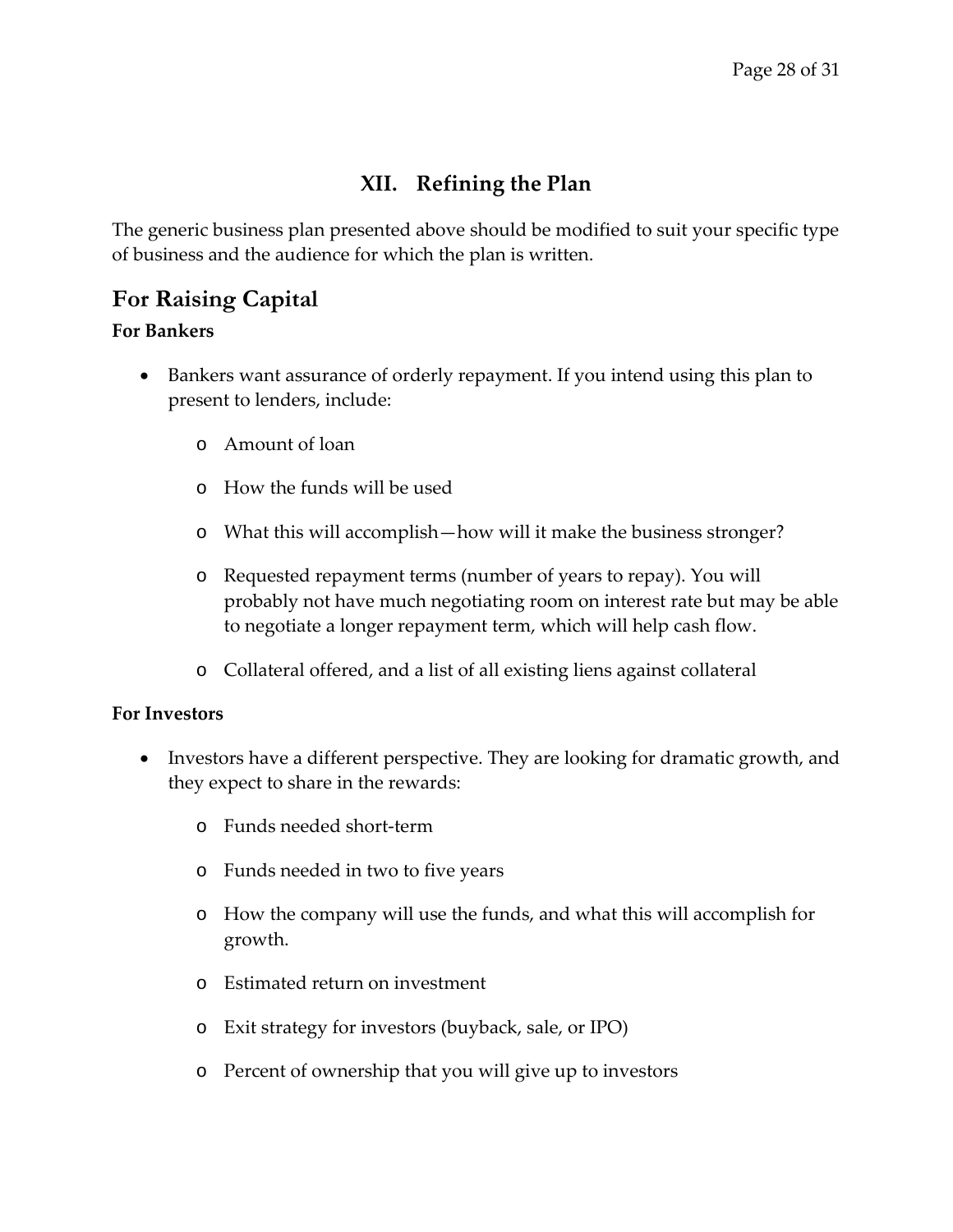- o Milestones or conditions that you will accept
- o Financial reporting to be provided
- o Involvement of investors on the board or in management

## **For Type of Business**

### **Manufacturing**

- Planned production levels
- Anticipated levels of direct production costs and indirect (overhead) costs—how do these compare to industry averages (if available)?
- Prices per product line
- Gross profit margin, overall and for each product line
- Production/capacity limits of planned physical plant
- Production/capacity limits of equipment
- Purchasing and inventory management procedures
- New products under development or anticipated to come online after startup

#### **Service Businesses**

- Service businesses sell intangible products. They are usually more flexible than other types of businesses, but they also have higher labor costs and generally very little in fixed assets.
- What are the key competitive factors in this industry?
- Your prices
- Methods used to set prices
- System of production management
- Quality control procedures. Standard or accepted industry quality standards.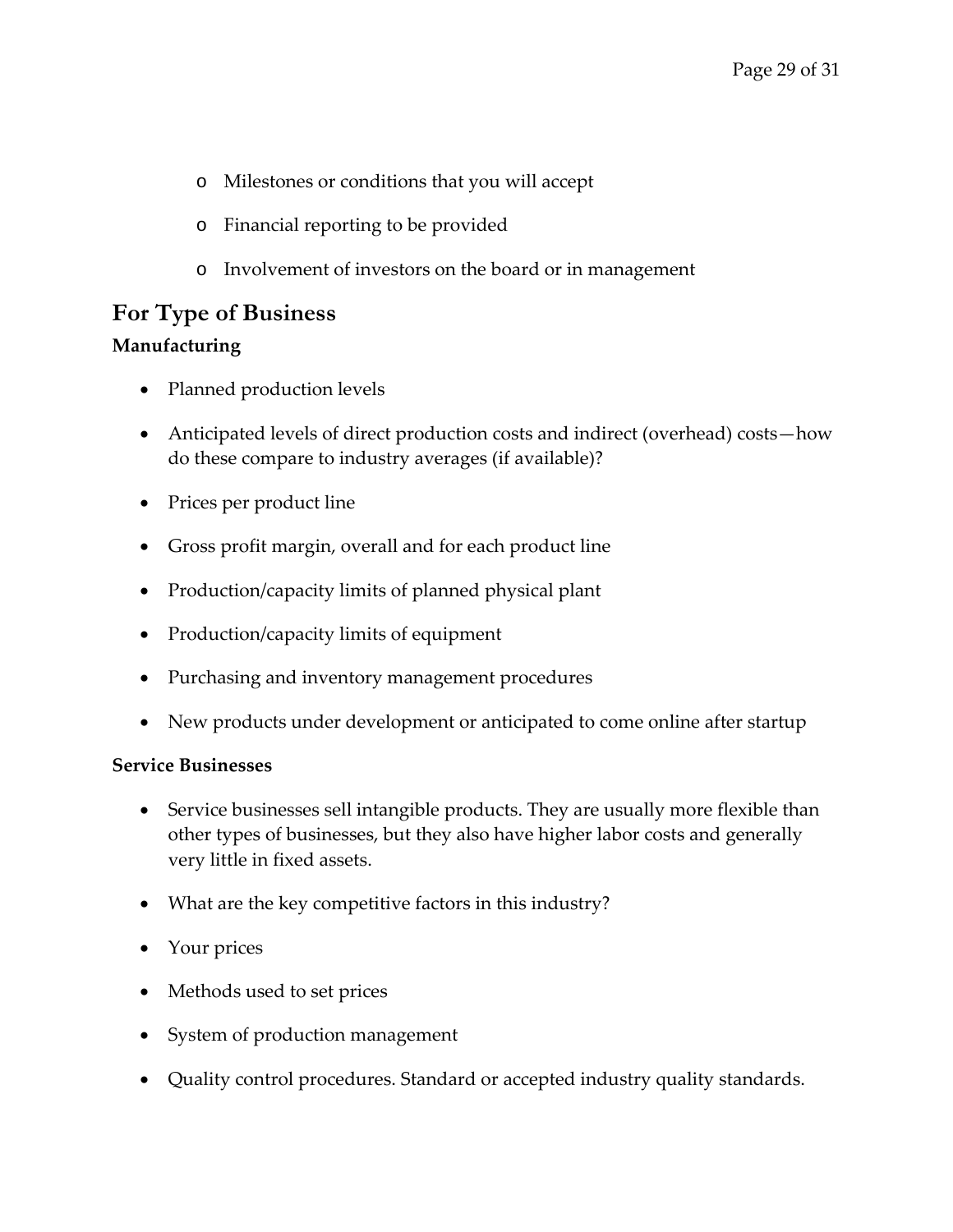- How will you measure labor productivity?
- Percent of work subcontracted to other firms. Will you make a profit on subcontracting?
- Credit, payment, and collections policies and procedures
- Strategy for keeping client base

#### **High Technology Companies**

- Economic outlook for the industry
- Will the company have information systems in place to manage rapidly changing prices, costs, and markets?
- Will you be on the cutting edge with your products and services?
- What is the status of research and development? And what is required to:
	- o Bring product/service to market?
	- o Keep the company competitive?
- How does the company:
	- o Protect intellectual property?
	- o Avoid technological obsolescence?
	- o Supply necessary capital?
	- o Retain key personnel?

High-tech companies sometimes have to operate for a long time without profits and sometimes even without sales. If this fits your situation, a banker probably will not want to lend to you. Venture capitalists may invest, but your story must be very good. You must do longer‐term financial forecasts to show when profit take‐off is expected to occur. And your assumptions must be well documented and well argued.